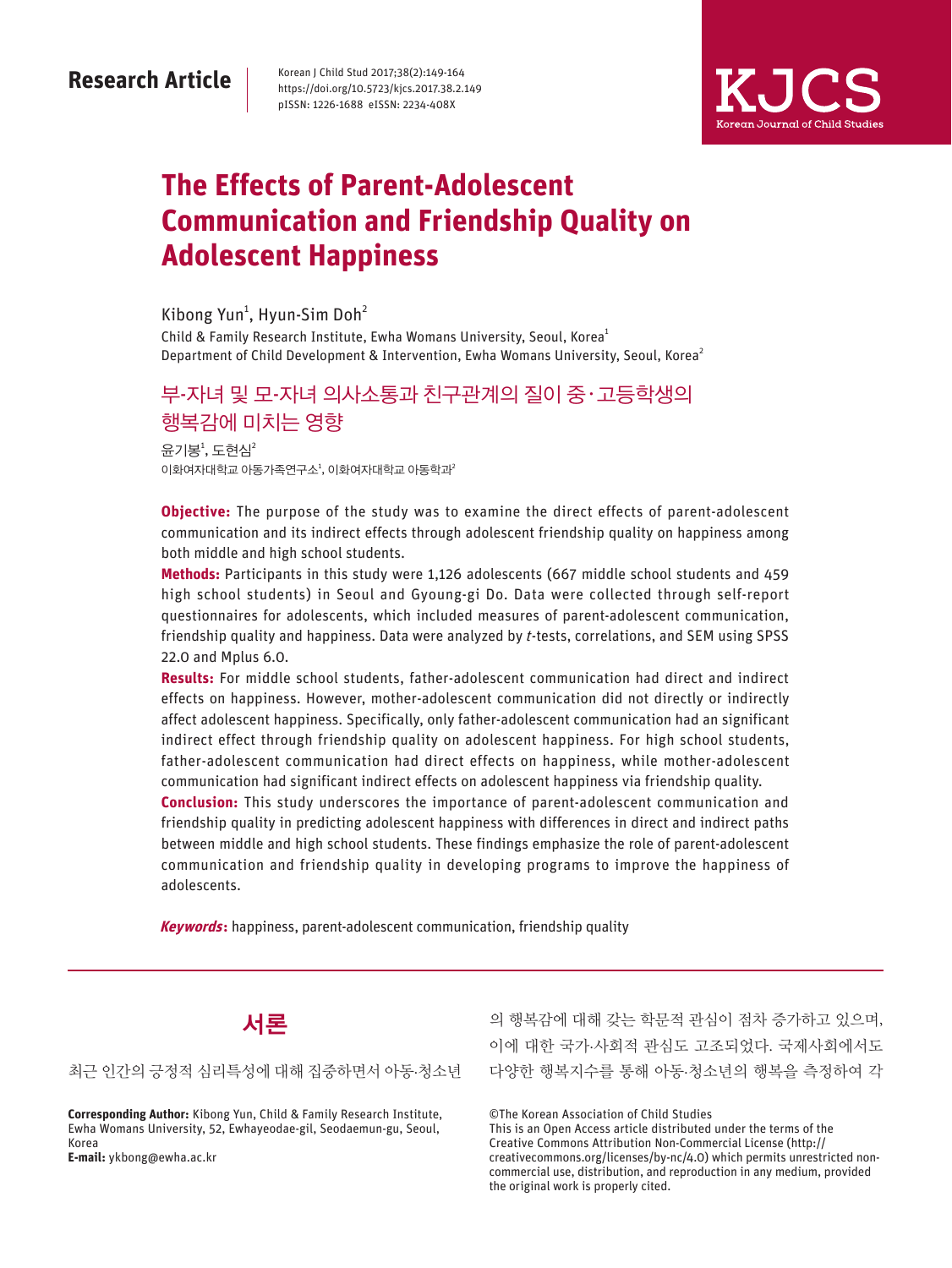국가별 아동·청소년의 행복감을 비교하며, 정책목표를 세우 고 그 성과를 확인하고 있다. 한국의 초 · 중 · 고등학생의 주관 적 행복지수는 경제협력개발기구(Organization for Economic Cooperation and Development [OECD]) 국가들과 비교했을 때 보건과 안전, 물질적 행복, 행동과 생활양식, 교육, 가족과 친 구관계 영역에서 모두 중상위권을 유지했으나, 유일하게 주 관적인 행복지수는 매우 낮았다(Yum, Kim, & Lee, 2016). 그 뿐만 아니라, 2013–2015년에 실시된 아동 삶의 질 국제조사 (International Study of Children's Well-being [ISCweb])에 참여한 나라들 중에서도 한국 아동의 삶의 질이 가장 낮은 것으로 보 고되었다(Ree, Andresen, & Bradshaw, 2016).

청소년기는 개인이 신체, 인지, 사회 · 정서적으로 급속히 발달하는 제2의 성장 급등기로서 스스로 자아정체감을 찾아 가는 시기임에도 불구하고, 청소년은 자아정체감에 대한 혼란 에 더해 학습 성취에 관한 부담을 부가적으로 짊어지고 스트 레스를 받는 환경에 노출되어 있다. 다른 나라의 경우와 비교 할 때도 한국의 중학생들은 이전에 비해 삶의 질이 하락하는 폭이 컸으며(J. Yoo, 2015), 대학입시를 앞둔 고등학생이 되면 많은 학업 스트레스로 인해 중학생들보다 더 낮은 행복감을 느끼는 경향이 있다(Yum et al., 2016). 이렇듯 청소년들은 삶에 만족하는 정도가 낮고 삶에 관한 긍정적 정서 수준이 낮아 우 울, 학교부적응, 가출, 자살 등 다양한 적응상의 문제행동으로 이어질 수 있다. 이러한 이유로 많은 연구자들은 청소년의 행 복감에 대해 학문적인 관심을 가지고 있다.

국내외 많은 연구자들은 여러 나라 청소년의 행복지수 (indices of well-being)를 비교할 수 있는 각 영역에 대한 자료를 수집하는 데 중점을 두거나(Ben-Arieh, 2006; S. Kim & Baek, 2008), 청소년의 행복감에 영향을 미칠 수 있는 다수의 변인 들을 폭넓게 탐색해왔다(Cho, Kim, & Kim, 2011; Holder & Coleman, 2009; Piko & Hamvai, 2010; E. Sung & Kim, 2013). 그러나 이러한 연구들은 다양한 변인들 간의 영향력을 살펴보 는 데 초점을 두고 있어 변인들 간의 경로를 탐색한 연구는 상 대적으로 드문 편이다. 이런 점에서 청소년의 행복감을 높일 수 있는 변인들 간의 경로를 알아봄으로써, 청소년의 행복감 을 증진시킬 수 있는 보다 구체적인 개입 방법을 모색하기 위 한 기초 연구가 필요하다.

청소년의 행복감에 영향을 미치는 여러 변인들 중에서도 청소년이 맺는 가까운 관계들이 가장 큰 영향을 미친다는 보 고(Bojanowska & Zalewska, 2015)와 함께, 많은 연구자들은 청소년이 맺고 있는 관계에 주목하고 있다(N.-Y. Ahn & You, 2013; J. S. Lee & Kim, 2013; Nickerson & Nagle, 2004). 청소년 을 둘러싼 많은 관계들 중에서도 부모와의 관계는 청소년의 행복감에 영향을 미치는 첫 번째 요인으로 꼽힌다(Cho et al., 2011; J. S. Lee & Kim, 2013; Piko & Hamvai, 2010). 청소년기 는 가장 중요한 발달과업인 자아정체감을 형성해가는 과정에 서 부모로부터의 분리-개별화가 이루어지며, 사춘기 호르몬 의 변화로 인한 충동조절 문제, 불안, 반항심뿐만 아니라 독립 심이 발달하는 시기이다. 이와 동시에 부모와 자녀 간의 관계 는 학령기를 지나 청소년기에도 계속해서 중요한 사회정서적 자원으로(Simpkins et al., 2009; Steinberg & Morris, 2001), 우 리나라 청소년에게도 부모와 좋은 관계를 맺는 것이 자신들 의 행복에 있어서 가장 중요한 조건으로 꼽힌다(J. Yoo, 2015; Yum et al., 2016). 즉, 청소년은 부모로부터 독립하고자 하는 욕구를 가진 동시에 부모와 연결감을 여전히 갖고자 하는 존 재로서 부모-청소년 자녀 간 관계는 다른 발달단계에 속한 아 동들의 경우와 마찬가지로 청소년들에게도 여전히 중요하다.

게다가 한국의 청소년은 학교생활 및 사교육에 사용되는 시간이 많아 다른 나라 청소년에 비해 가족과의 활동 빈도가 낮고, 그만큼 부모와 함께 대화하는 시간도 부족하여(J. Yoo, 2015), 부모-자녀관계가 소홀해질 가능성이 높은 상황에 처 해 있다. 그러한 가운데 부모와의 관계를 지속할 수 있게 하 는 것은 부모-청소년 간의 건강한 의사소통으로, 많은 연구자 들은 부모와 청소년 간의 개방적인 의사소통의 중요성을 강 조하고 있다. 실제로, 많은 연구들에서 일관되게 부모와의 의 사소통이 개방적인 청소년들은 자신의 삶에 대해 긍정적이고 만족도가 높다고 보고된다(N.-Y. Ahn & You, 2013; Y. H. Kim & Kang, 2008). 청소년 발달에 영향을 미치는 부모-자녀 의사 소통에 주목한 연구들은 상당수 주 양육자로서의 어머니만 을 대상으로 하여 수행되어 왔는데(Y. H. Kim & Kang, 2008; H.-J. Lee & Lee, 2005), 이러한 시도는 일반적으로 아동발달에 대한 어머니의 영향력이 아버지의 경우보다 더 크다는 견해 (Amato, 1994; Collins & Russell, 1991)에 근거한다. 이와 동시 에 아버지와 어머니의 구분 없이 부모를 대상으로 한 연구들 (Cho et al., 2011; Rodríguez, Perez-Brena, Updegraff, & Umana-Taylor, 2014; Suldo & Huebner, 2004)도 쉽게 발견할 수 있다. 그러나 아버지와 어머니가 자녀의 발달에 미치는 역할이 각각 다르다는 견해(Youniss & Ketterlinus, 1987)와 더불어 발달영역 에 따라 아버지와 어머니의 영향력이 다르다는 연구가 꾸준히 보고되고 있다(Heller, Robinson, Henry, & Plunkett, 2006; Stolz, Barber, & Olsen, 2005). 특히, 청소년기 자녀에게 아버지의 역 할은 더욱 강조되는데, 이는 청소년기동안 어머니와의 애정적 이고 정서적 친밀감을 갖는 관계는 지속되고(Else-Quest, Clark,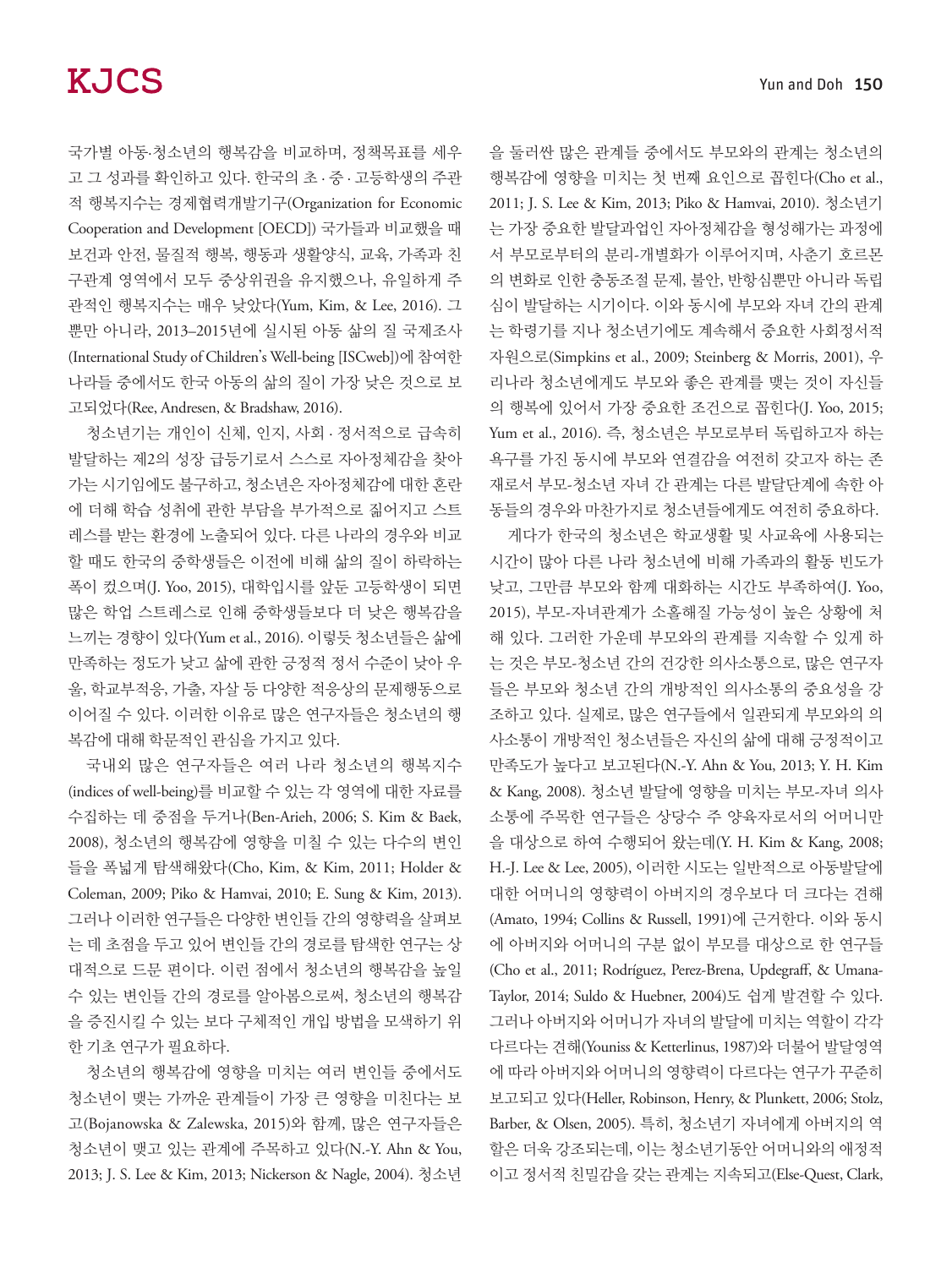& Owen, 2011; Laursen & Collins, 2004), 일상생활에서 공유하 는 시간도 상대적으로 많으나(Montemayor & Brownlee, 1987), 청소년은 이후 성인기의 삶에 영향을 미칠 수 있는 학교나 진 로, 정치적 신념과 같은 주제에 관해 아버지와 의논하게 되기 때문이다(Collins & Russell, 1991). 이러한 주장은 청소년기에 어머니와의 친밀감은 크게 변화하지 않는 반면, 아버지와의 친밀감이 상대적으로 증가하며(Rice & Mulkeen, 1995), 청소 년의 심리적 안녕감에 어머니보다 아버지의 영향이 크다는 몇 몇 연구들(Harris, Furstenberg, & Marmer, 1998; Raboteg-Saric & Sakic, 2014; Veneziano, 2000)을 통해 뒷받침된다. 이러한 경 향에 따라, 부-자녀 의사소통과 모-자녀 의사소통으로 구분하 여 영향력을 살펴보는 연구들(Chae & Hwang, 2014; J. S. Lee & Kim, 2013; Shek, Lee, Lee, & Lam, 2006)도 점차 증가하는 추세이나 그 연구결과는 다소 비일관적이다. 따라서 본 연구 에서는 아버지 및 어머니와의 긍정적 의사소통이 청소년의 행 복감에 다르게 영향을 미치리라 가정하고, 각각의 경로에 대 해 탐색하였다.

한편, 청소년기는 친구와의 관계에 몰두하며 신뢰할 수 있 고 비밀을 털어놓을 수 있는 친밀한 친구관계를 원하는 시 기이며, 많은 시간을 학교나 교육기관에서 보냄에 따라 친구 들과 보내는 시간도 증가한다. 이러한 환경적 특성 상 청소 년의 행복감에 영향을 미치는 또 다른 중요한 관계로 친구와 의 관계를 꼽을 수 있다(Cheng & Furnham, 2002; J. S. Lee & Kim, 2013; Piko & Hamvai, 2010; E. Sung & Kim 2013). 특히, 청소년이 맺고 있는 많은 또래관계의 질이 모두 동일하지 않 을 수 있다는 점에서, 몇몇 연구자들은 청소년이 맺고 있는 가 장 친한 동성 친구와의 관계에 초점을 두었다. 즉, 청소년기 에 접어들면서 친구관계가 깊어져 비밀이나 걱정, 꿈 목표 등 을 나누기를 선호한다는 점에서(Shulman, Laursen, Kalman, & Karpovsky, 1997), 청소년의 일상생활에서 사적인 비밀을 공유 할 수 있는 친한 친구와의 관계는 청소년의 지지체계로서 그 들의 행복감에 영향을 미친다(Cheng & Furnham, 2002; Cho et al., 2011; E. Sung & Kim 2013). 특히 가장 친한 동성 친구와 의 높은 관계의 질은 청소년이 일상에서 스트레스에 대처하 고 안정감을 느낄 수 있게 하는 정서적 · 인지적 자원이 되어 (Bagwell & Schmidt, 2013), 청소년의 행복감을 유의미하게 예 측한다(Demir, Özdemir, & Weitekamp, 2007).

이와 같이, 부모-자녀 의사소통과 친구관계의 질은 청소년 의 행복감에 있어서 중요한 역할을 하는 것으로 알려져 있다. 나아가 이러한 청소년의 행복감의 선행 변인으로서의 부모-자녀 의사소통과 친구관계의 질은 서로 관련되는 것으로 가정 할 수 있는데, 이는 부모-자녀관계와 친구관계 간의 밀접한 관 련성을 보고하는 많은 선행 연구들에 근거한다. 부모와의 관 계가 안정적일 때 친구들과의 관계에서 이타적으로 행동하는 경향이 있으며(M. J. Kim & Bang, 2012), 부모와의 의사소통 이 개방적일수록 청소년의 친구관계의 질이 높고 역기능적일 수록 친구관계의 질이 낮았다(Y. Kim & Sim, 2000). 그러나 청 소년의 행복감에 대한 연구들을 살펴보면 두 변인의 상대적 영향력만을 살펴본 경우가 대부분이며(Cho et al.,2011; Gray, Chamratrithirong, Pattaravanich, & Prasartkul, 2013; Jo, 2014), 영향력의 크기에 있어 비일관된 결과가 보고되고 있다. 따라 서 본 연구에서는 청소년의 행복감에 영향을 미치는 두 변인 들 간의 구조적 관계를 살펴보고자 하였다.

부모-자녀 의사소통 및 친구관계의 질과 청소년의 행복감 간의 관계, 부모-자녀 의사소통과 친구관계의 질 간의 관계를 종합해 볼 때, 부모-자녀 의사소통이 긍정적일 때 청소년의 친 구관계의 질이 높을 뿐만 아니라 친구관계의 질이 높을 때 청 소년의 행복감이 높을 것이다. 다시 말하면, 부모-자녀 의사소 통과 행복감 간의 관계에서 친구관계의 매개적 역할도 가정해 볼 수 있다. 그러나 부모-자녀 의사소통과 청소년의 친한 동성 친구와의 관계의 질이 어떠한 경로를 통해 청소년의 행복감에 영향을 주는지를 밝힌 연구는 드물다. 다만, 청소년의 또래애 착은 아버지 및 어머니의 양육태도와 청소년의 주관적 안녕감 간의 관계뿐만 아니라(H. K. Yoo, 2014), 부모애착과 청소년의 삶의 만족도간 관계를 매개하며(Ma & Huebner, 2008), 청소년 이 지각한 양육태도와 청소년의 주관적 안녕감 간의 관계에 서 긍정적인 또래관계가 매개적 역할을 한다는 연구(Song & Han, 2015)는 이러한 가정의 근거를 제공한다.

한편, 부모-자녀관계 및 친구관계의 질이 청소년의 발달결 과에 미치는 영향력이 중학생과 고등학생 간에 다를 수 있다 는 선행 연구들(Y. S. Choi & Son, 2015; J. M. Kim & Lee, 2010; S. Kim & Baek, 2008)은 이러한 변인들 간의 관계를 중학생과 고등학생으로 나누어 살펴볼 필요성을 제기한다. 연구자들 은 발달적 측면에서 학교급이 올라갈수록 행복감이 감소함을 공통적으로 지적하고 있으며(Y. S. Choi & Son, 2015; Hwang & Kim, 2015; S. Kim & Baek, 2008), 중학생과 고등학생 간 행 복감을 구성하는 요인에서도 다소 차이가 있다고 보고된다 (Kwon & Yang, 2014; Seong & Yoon, 2010). 또한 부모-자녀관 계와 친구관계가 청소년의 행복감에 미치는 상대적 영향력과 관련하여, 중학생은 친구관계가 부모관계보다 커다란 영향을 미친 반면, 고등학생에게는 부모와의 관계변인의 영향력이 더 컸다(Cho et al., & Kim, 2011; C. S. Kim, 2009). 이러한 선행 연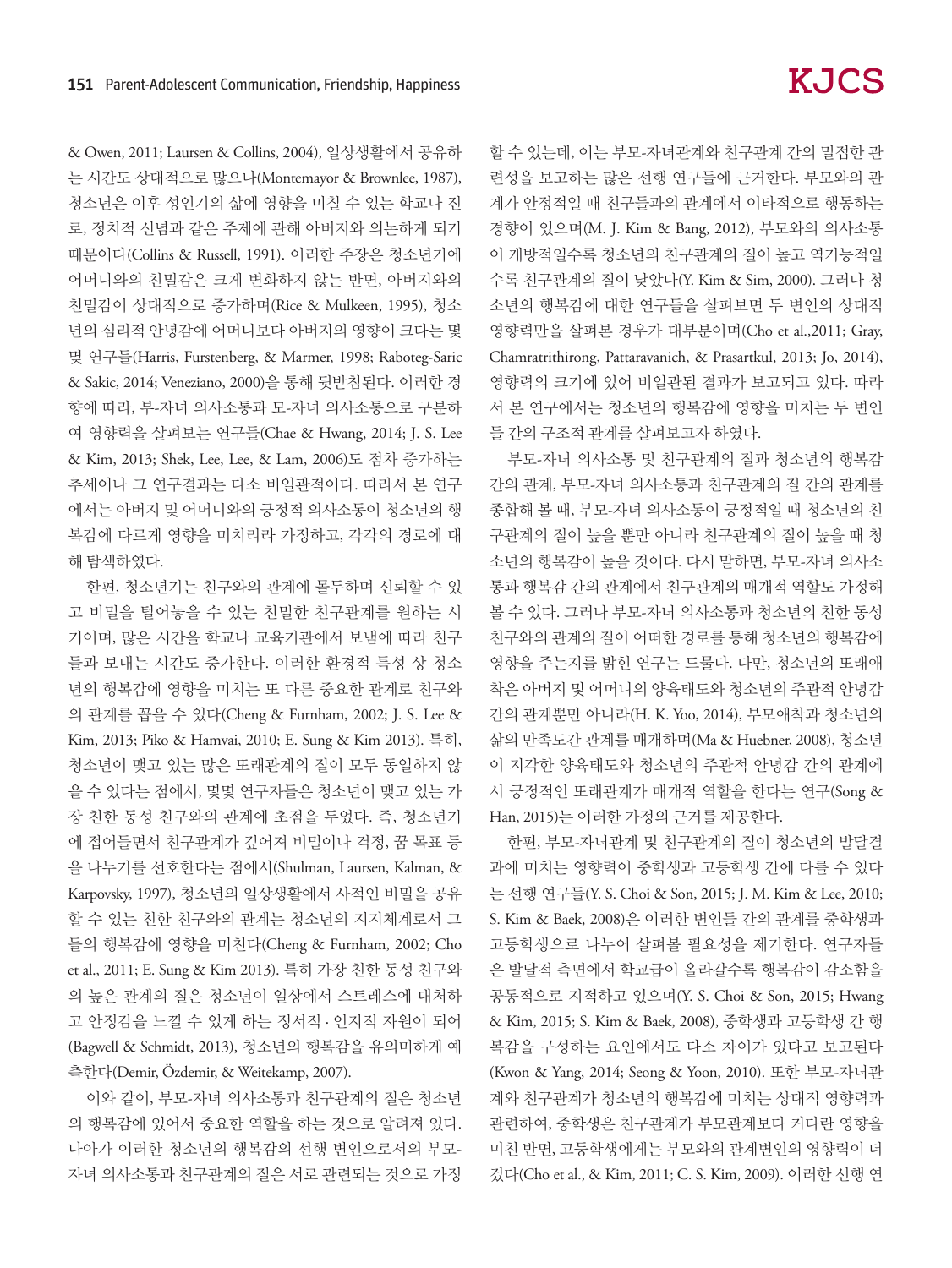구들에 기초할 때, 청소년 초기와 후기에는 부모와 친구의 영 향력이 상이하며, 그 과정에서 친구관계를 맺는 양상 또한 다 르게 나타남을 예측할 수 있다. 이에 본 연구는 중학생과 고등 학생의 부모와의 관계 및 친구관계의 질이 청소년의 행복감에 미치는 영향력이 다르리라 가정하고, 부모-자녀 의사소통, 친 구관계 및 행복감 간의 경로를 중학생과 고등학생으로 나누어 살펴보았다.

결론적으로, 본 연구에서는 청소년의 행복감에 미치는 아 버지 및 어머니의 영향력을 구분하고, 부모-자녀 관계와 친구 관계가 어떤 구조적 경로를 통해 중학생과 고등학생의 행복감 에 영향을 미치는지 살펴보고자 다음과 같은 연구문제를 설정 하였다.

#### 연구문제 1

부-자녀 및 모-자녀 의사소통과 친구관계의 질은 중학생의 행 복감에 어떠한 경로로 영향을 미치는가?

#### 연구문제 2

부-자녀 및 모-자녀 의사소통과 친구관계의 질은 고등학생의 행복감에 어떠한 경로로 영향을 미치는가?

# 연구방법

### 연구대상

본 연구의 대상은 서울 및 경기 지역에 위치한 중학교와 고등 학교에 재학 중인 총 1,126명의 남녀 청소년으로, 중학생 667 명과 고등학생 459명이다. 중학생과 고등학생 모두 1학년과 2 학년이다. 우리나라의 교육과정 특성상 학교급의 변화로 인 한 스트레스와 관련된 변수들이 청소년의 행복감에 영향을 미 칠 수도 있어 3학년은 대상에서 제외하였다. 본 연구의 대상 을 청소년으로 선정한 이유는 청소년기는 자아정체감을 형성 하는 시기로 자신의 삶에 대한 태도와 정서가 그들의 삶에 중 요한 역할을 한다는 연구결과들(Koo & Hwang, 2007; Sandvik, Diener, & Seidlitz, 1993)에 근거한다.

연구대상의 사회인구학적 특성은 살펴보면 다음과 같다. 중학생의 경우, 성별 구성은 남자 308명(46.2%), 여자 359 명(53.8%)이며, 학년은 1학년 301명(45.1%), 2학년 366명 (54.9%)이다. 출생순위는 외동은 75명(11.5%), 첫째는 269명 (41.2%), 둘째는 256명(39.3%), 셋째 이상은 52명(8.0%)이다.

아버지의 연령은 40대가 483명(79.2%)으로 가장 많았고, 50대 가 113명(18.5%)으로 그 다음 순이었으며, 어머니의 연령 또 한 40대가 532명(86.9%)로 가장 많았고, 30대가 45명(7.4%), 50대는 35명(5.7%)이었다. 고등학생의 경우, 성별 구성은 남 자 174명(37.9%), 여자 285명(62.1%)이며, 학년은 1학년 389 명(84.7%), 2학년 70명(15.3%)으로 구성되어 있다. 출생순위 는 외동은 57명(12.8%), 첫째는 156명(35.1%), 둘째는 191명 (42.9%), 셋째 이상은 41명(9.2%)이다. 아버지의 연령은 40 대가 266명(61.9%)으로 가장 많았고, 50대가 157명(36.5%) 으로 그 다음 순이었으며, 어머니의 연령 또한 40대가 362명 (84.6%)로 가장 많았고, 50대는 54명(12.6%)이었다.

### 연구도구

본 연구의 질문지는 부모-자녀 의사소통, 친구관계의 질 및 행 복감을 측정하는 세 가지 척도로 구성된다. 모든 질문지는 1점 (거의 그렇지 않다), 2점(그렇지 않은 편이다), 3점(그런 편이 다), 4점(매우 그렇다)의 4점 Likert식 척도로 청소년 자신이 보 고하였다. 각 척도는 몇 가지 하위요인으로 구성되어 있으며, 하위요인의 점수가 높을수록 그 특성이 높음을 의미한다.

#### 부모-자녀 의사소통

부모-자녀 의사소통 척도는 Barnes와 Olson (1985)의 부모-자 녀 의사소통 척도(Parent-Adolescent Communication Inventory [PACI]) 중 청소년 자녀용 질문지(Adolescent Form)를 Min (1992)이 우리나라 실정에 맞추어 번안한 것이다. 이 척도는 개방적 의사소통(10문항)과 역기능적 의사소통(10문항)의 두 가지 하위요인(총 20문항)으로 구성된다. 개방적 의사소통 요 인의 문항의 예로는 "나는 부모님과 이야기하는 것이 즐겁 다.", "부모님에 대한 나의 감정을 부모님께 솔직히 말씀드릴 수 있다." 등이 있으며, 역기능적 의사소통 요인의 문항의 예 는 "내가 원하는 것을 부모님께 말씀드리기가 때때로 조심스 럽다.", "부모님은 나에게 잔소리를 많이 하시는 편이다." 등을 들 수 있다. 본 연구에서는 아버지-청소년 의사소통과 어머니-청소년 의사소통을 구분하여 측정하였다. 신뢰도(Cronbach's α)를 살펴보면, 중학생의 부-자녀 의사소통과 모-자녀 의사소 통의 하위요인들은 .82∼.89이었으며, 고등학생의 부-자녀 의 사소통과 모-자녀 의사소통의 하위요인들은 .82∼.91이었다.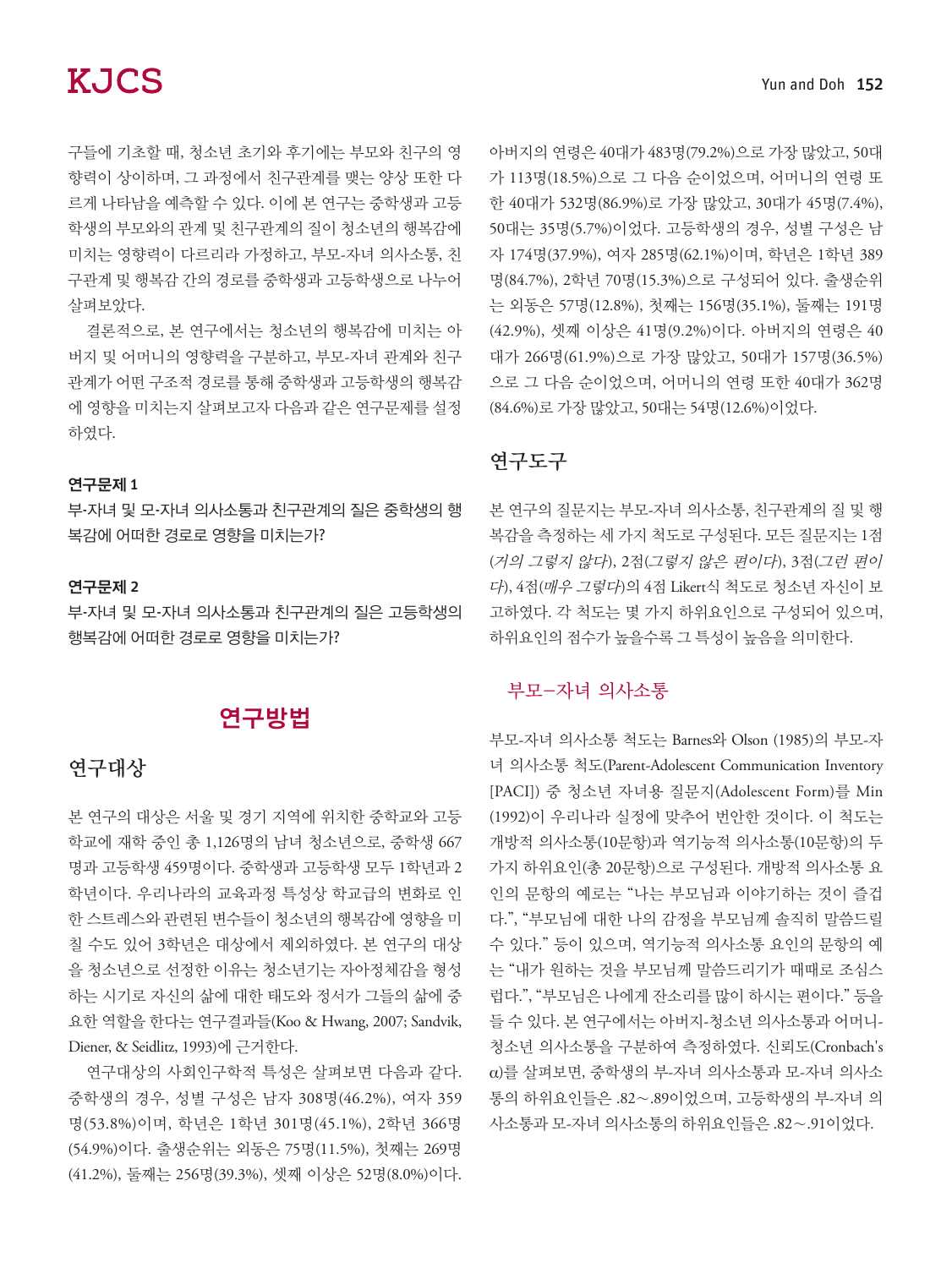## 친구관계의 질

친구관계의 질은 후기 청소년 및 초기 성인기를 대상으로 개 발된 Mendelson과 Aboud (1999)의 맥길 우정관계 척도: 친구의 기능(McGill Friendship Questionnaire-Friend's Functions [MFQ-FF])을 후기 청소년을 대상으로 사용한 E.-K. Sung (2006)의 척 도를 이용하여 측정하였다. 응답자는 가장 친한 친구를 떠올 리고 그 친구에 대해 답하도록 되어 있다. 이 척도는 청소년 이 가장 친한 친구와의 관계에서 교제의 즐거움(stimulating companionship), 도움(help), 친밀감(intimacy), 신뢰(reliable alliance), 인정(self-validation), 정서적 안정(emotional security)과 같은 6가지 하위요인의 기능이 얼마나 충족되는지를 측정하 며, 하위영역별로 각각 5문항씩 총 30문항으로 이루어져있다. 각 하위요인별 문항의 예를 들면, 교제의 즐거움은 "내 친구와 함께 있는 것은 매우 재미있다.", "내 친구에게 이야기하는 것은 매우 재미있다.", 도움은 "내 친구는 내가 도움이 필요할 때 날 도와준다.", "내 친구는 내가 하는 일을 도와준다."의 문항들이 포함되며, 친밀감은 "내 친구는 내 사적인 일들을 이야기할 수 있는 사람이다.", "내 친구는 내가 어떤 일로 힘들어 할 때 그 사 실을 알고 있다."의 문항들이 있다. 신뢰에는 "내 친구는 다른 사람들이 나를 비판하더라도 내 친구로 남아있을 것이다.", "내 친구는 우리가 싸우더라도 여전히 내 친구이길 원할 것이다.", 인정에는 "내 친구는 내가 잘하는 것에 대해 말해준다.", "내 친 구는 내가 특별하다고 느끼게 해 준다.", 정서적 안정에는 "내 친구는 내가 무서워할 때 내 친구가 옆에 있어주면 좋을 것이 다.", "내 친구는 내가 초조해 하면 진정시켜 줄 것이다."의 문항 들이 포함된다. 각 요인별 신뢰도(Cronbach's α)를 살펴보면, 중 학생의 경우 .80∼.88, 고등학생의 경우는 .84∼.91이었다.

#### 행복감

행복감은 Suh와 Koo (2011)가 개발한 단축형 행복척도(Concise Measure of Subjective Well-Being [COMOSWB])를 이용하여 측 정되었다. 이 척도는 사용이 간편하면서 동시에 문화적 보편 성을 지닌 것으로서 Diener (1984)의 이론에 따라 행복감의 핵 심 요소로 인지적 요소에 해당하는 삶의 만족도와 정서적 요 소에 해당되는 긍정적 정서 및 부정적 정서의 세 가지 하위요 인으로 구성되며, 각 3문항씩 총 9문항으로 이루어져있다. 삶 의 만족도는 개인적 성취, 성격, 건강과 같은 개인적인 만족감 뿐만 아니라, 가족, 친구와 같은 관계적 만족감, 학교나 지역사 회와 같은 집단적 영역에 대한 만족도를 측정한다. 긍정 정서 는 각성수준을 고려하여 "즐거운, 행복한, 편안한" 정서 경험 을 최근 한 달간 얼마나 자주 느꼈는지를, 부정 정서는 "짜증, 부정적인, 무기력한" 정서를 최근 한 달간 얼마나 자주 느꼈는 지를 측정한다. 이 척도는 Suh와 Koo (2011)에 의해 수렴 및 변 별 타당성이 검증되었다. 신뢰도(Cronbach's α)를 살펴보면, 중 학생의 행복감은 삶의 만족도는 .82, 긍정적 정서는 .81, 부정 적 정서는 .73로 나타났으며, 고등학생의 행복감은 삶의 만족 도는 .83, 긍정적 정서는 .83, 부정적 정서는 .75이었다.

## 연구절차

본 연구는 생명윤리위원회(Institutional Review Board [IRB])의 승인을 받은 후, 서울 및 경기 지역에 위치한 4곳 중학교와 3곳 고등학교 교장의 동의를 얻어 실시하였다. 2015년 7월 10일∼ 8월 28일에 연구자가 각 학교를 방문하여 담당 교사들에게 직 접 조사내용과 조사방법을 설명하였다. 먼저, 질문지 배부 약 3–7일 전 총 1,700명의 청소년 및 그의 부모에게 연구에 대한 설명문과 동의서 2부(부모 보관용, 연구자 보관용)를 배부하였 으며, 그 중에서 연구 참여에 동의한 1,448명의 청소년을 대상 으로 교내 담당교사를 통해 질문지 조사가 실시되었다. 질문지 의 응답시간은 약 10–15분 정도 소요되었다. 배부된 1,448부의 질문지 모두가 회수되었으며, 이 가운데 1개 이상의 척도에서 응답을 하지 않았거나, 불성실하게 응답한 105부, 아버지 혹은 어머니와 함께 살고 있지 않다고 응답한 79부, 그리고 *z*-score 가 ±3.3 이상인 이상치(outlier)가 있는 174부를 제외(G. S. Kim, 2011)하고, 최종적으로 총 1,126부를 본 분석에 사용하였다.

### 자료분석

본 연구는 SPSS 22.0 (IBM Co., Armonk, NY)과 Mplus 6.0 (Muthén & Muthén, 2010)을 이용하여 분석하였다. 먼저, 중학 생과 고등학생에 따라 부모-자녀 의사소통, 친구관계의 질 및 행복감에 차이가 있는지를 알아보기 위하여 독립표본 *t* 검증 을 실시하였고, 중학생과 고등학생 집단 내에서 변인들 간의 관계를 알아보기 위해 Pearson 상관관계 분석을 실시하였다. 다음으로, 부모-자녀 의사소통과 친구관계의 질이 청소년의 행복감에 영향을 미치는 경로를 확인하기 위해 구조방정식 모 형(Structural Equation Modeling [SEM])을 검증하였다.

본 연구에서는 Anderson과 Gerbing (1988)이 제안한 두 단 계 검증방식(two-step approach)에 따라 구조모형의 분석에 앞 서 측정모형의 확인적 요인분석(Confirmatory Factor Analysis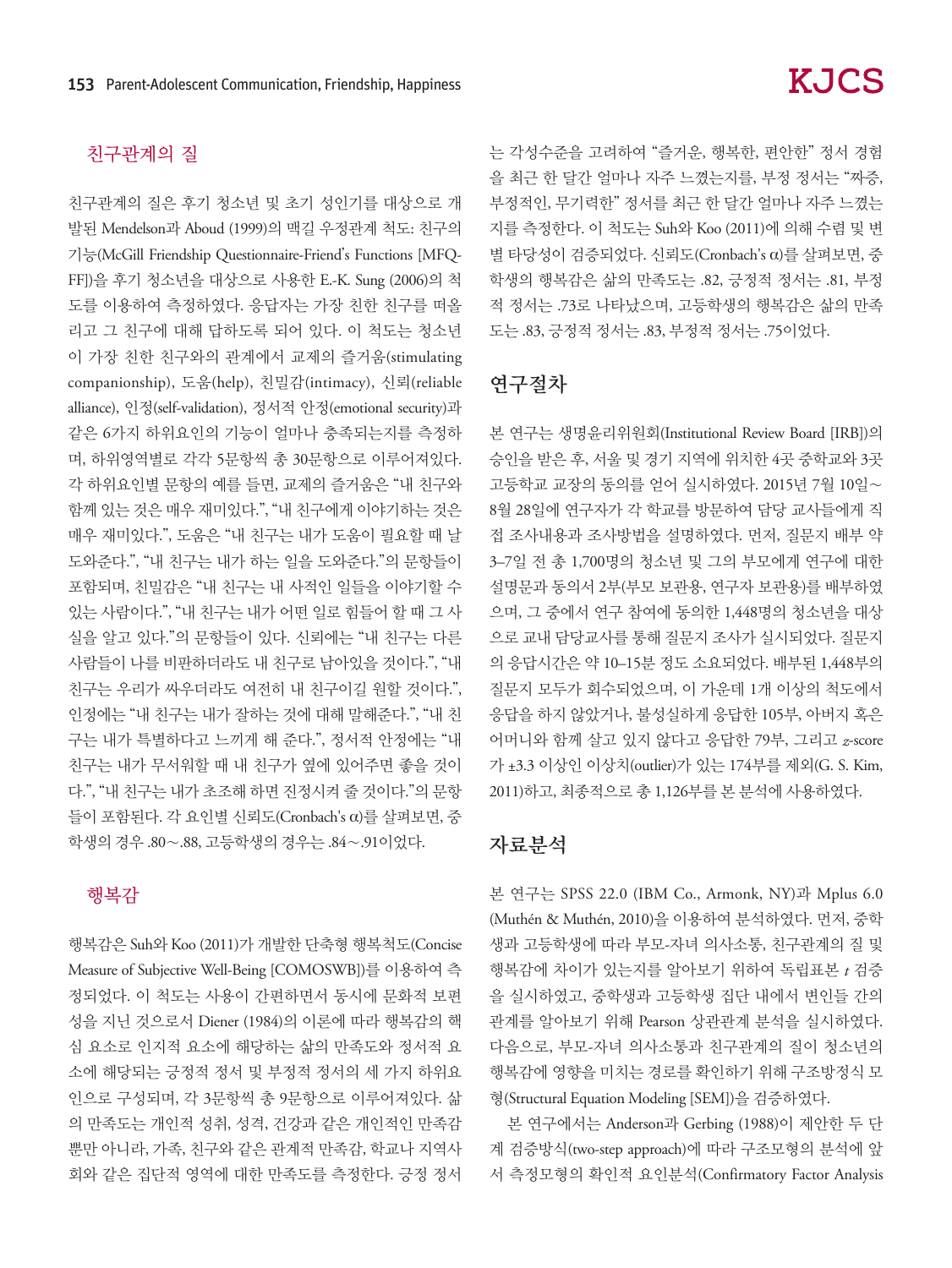[CFA])을 실시하였다. 모형의 적합도는 Kline (2015)이 제안한 상대적 적합도인 CFI (Comparative Fit Index)와 TLI (Tucker-Lewis Index), 그리고 모형의 적합도와 간명성을 같이 고려 할 수 있는 절대적 적합도인 RMSEA (Root Mean Square Error of Approximation)와 SRMR (Standardized Root Mean Square Residual) 지수를 적용하여 평가하였다. CFI와 TLI는 .90 이 상일 때 좋은 적합도로 간주되며(Bentler, 1990), RMSEA의 경우 .05 이하면 적합도가 좋은 모형, .08 이하면 적절한 모 형, .10 이상이면 좋지 않은 모형으로 간주된다(Browne & Cudeck, 1993). 또한 SRMR은 .08 이하일 때 수용가능하다(Hu & Bentler, 1999). 이 때, 완전정보 최대우도법(Full Information Maximum Likelihood [FIML])으로 결측치를 처리하였으며, 부 트스트래핑(bootstrapping)을 통해 매개효과의 유의성을 확인 하였다.

# 연구결과

## 연구변인들의 중학생과 고등학생 간 차이

먼저, 본 연구의 변인들이 중학생과 고등학생 간에 차이가 나

#### **Table 1**

*Correlations Among Variables*

| Correlations Among variables       |           |                                 |                                 |                                 |           |                                 |                                 |                                 |                   |                                 |           |                          |           |
|------------------------------------|-----------|---------------------------------|---------------------------------|---------------------------------|-----------|---------------------------------|---------------------------------|---------------------------------|-------------------|---------------------------------|-----------|--------------------------|-----------|
|                                    |           | $\mathfrak{D}$                  | 3                               | 4                               | 5         | 6                               |                                 | 8                               | $\Omega$          | 10                              | 11        | 12                       | 13        |
| Parent-adolescent<br>communication |           |                                 |                                 |                                 |           |                                 |                                 |                                 |                   |                                 |           |                          |           |
|                                    |           | $-.55***$                       | $.83***$                        | $-47***$                        | $.24***$  | $.29***$                        | $.28***$                        | $.26***$                        | $.31***$          | $.27***$                        | $.54***$  | $.38***$                 | $-.28***$ |
| 2                                  | $-.61***$ | $\hspace{0.1mm}-\hspace{0.1mm}$ | $-47***$                        | $.79***$                        | $-.14***$ | $-.15***$                       | $-.14***$                       | $-13***$                        | $-.16***$         | $-.12***$                       | $-.33***$ | $-.25***$                | $.32***$  |
| 3                                  | $.79***$  | $-.53***$                       | $\hspace{0.1mm}-\hspace{0.1mm}$ | $-.57***$                       | $.31***$  | $.33***$                        | $.31***$                        | $.32***$                        | $.31***$          | $.32***$                        | $.51***$  | $.37***$                 | $-.25***$ |
| 4                                  | $-.53***$ | $.81***$                        | $-.63***$                       | $\hspace{0.1mm}-\hspace{0.1mm}$ | $-.15***$ | $-15***$                        | $-.13***$                       | $-.12***$                       | $-.14***$         | $-.12***$                       | $-.34***$ | $-.26***$                | $.34***$  |
| Friendship quality                 |           |                                 |                                 |                                 |           |                                 |                                 |                                 |                   |                                 |           |                          |           |
| 5                                  | $.25***$  | $-.20***$                       | $.25***$                        | $-.16***$                       |           | $.82***$                        | $.84***$                        | $.84***$                        | $.68***$          | $.86***$                        | $.31***$  | $.31***$                 | $-.06$    |
| 6                                  | $.28***$  | $-.18***$                       | $.25***$                        | $-14***$                        | $.74***$  | $\hspace{0.1mm}-\hspace{0.1mm}$ | $.84***$                        | $.81***$                        | $.77***$          | $.87***$                        | $.41***$  | $.34***$                 | $-.07$    |
|                                    | $.22***$  | $-.13***$                       | $.20***$                        | $-.08*$                         | $.72***$  | $.76***$                        | $\hspace{0.1mm}-\hspace{0.1mm}$ | $.93***$                        | $.73***$          | $.88***$                        | $.35***$  | $.32***$                 | $-.09$    |
| 8                                  | $.21***$  | $-.12***$                       | $.20***$                        | $-.06$                          | $.72***$  | $.75***$                        | $.92***$                        | $\hspace{0.1mm}-\hspace{0.1mm}$ | $.71***$          | $.86***$                        | $.35***$  | $.32***$                 | $-.10*$   |
| 9                                  | $.26***$  | $-.13***$                       | $.22***$                        | $-.12***$                       | $.57***$  | $.73***$                        | $.62***$                        | $.62***$                        | $\hspace{0.05cm}$ | $.75***$                        | $.37***$  | $.28***$                 | $-.07$    |
| 10                                 | $.22***$  | $-.13***$                       | $.22***$                        | $-.10*$                         | $.76***$  | $.82***$                        | $.80***$                        | $.80***$                        | $.68***$          | $\hspace{0.1mm}-\hspace{0.1mm}$ | $.35***$  | $.32***$                 | $-.07$    |
| Happiness                          |           |                                 |                                 |                                 |           |                                 |                                 |                                 |                   |                                 |           |                          |           |
| 11                                 | $.46***$  | $-.32***$                       | $.40***$                        | $-.31***$                       | $.27***$  | $.36***$                        | $.28***$                        | $.27***$                        | $.32***$          | $.27***$                        |           | $.62***$                 | $-.39***$ |
| 12                                 | $.37***$  | $-.22***$                       | $.31***$                        | $-.24***$                       | $.25***$  | $.28***$                        | $.21***$                        | $.21***$                        | $.25***$          | $.25***$                        | $.50***$  | $\overline{\phantom{m}}$ | $-.38***$ |
| 13                                 | $-.30***$ | $.39***$                        | $-.29***$                       | $.38***$                        | $-.11***$ | $-.14***$                       | $-.05$                          | $-.05$                          | $-.09*$           | $-.09*$                         | $-.36***$ | $-.35***$                |           |

Yun and Doh 154

타나는지 살펴본 결과, 부모-자녀 의사소통에서는 아버지-청 소년 개방적 의사소통과 아버지-청소년 역기능적 의사소통(*t* = -2.67, p < .01)에서 유의한 차이가 나타나, 중학생이 고등학생 에 비해 아버지와 개방적인 의사소통을 더 많이 하며(중학생: <sup>M</sup> = 2.91, SD = 0.55; 고등학생: M = 2.83, SD = 0.60), 역기능적 의사소통을 덜 하였다(중학생: M = 2.26, SD = 0.53; 고등학생  $M = 2.34$ ,  $SD = 0.52$ ). 친구관계의 질에서는 교제의 즐거움에서 차이(*t* = 2.72, p < .01)를 보여, 중학생(M = 3.58, SD = 0.44)이 고등학생(M= 3.50, SD = 0.49)에 비해 친구관계 내에서 교제에 서의 즐거움을 더 많이 느끼는 것으로 나타났다. 청소년의 행 복감에서는 중학생이 고등학생에 비해 삶의 만족도(*t* = 5.53, <sup>p</sup> < .001)와 긍정 정서(*t* = 6.67, p < .001)가 높았으며, 부정 정서(*t*  $= -4.34, p < .001$ )는 고등학생이 중학생에 비해 더 높았다.

# 연구변인들 간 상관관계

중·고등학생의 연구변인들 간 상관계수를 산출한 결과는 Table 1과 같다. 먼저, 중학생의 경우, 부모-자녀 개방적 의사 소통은 중학생의 삶의 만족도 및 긍정 정서(*r*s = .31∼.46, p < .001)와는 정적 상관을, 부정 정서(*r*s =-.29∼-.40, p < .001)와는 부적 상관을 보였다. 부모-자녀 역기능적 의사소통은 중학생

Note. middle school students (*n* = 667) in bottom-left; high school students (*n* = 459) in upper-right. 1 = father-adolescent open communication;  $2 =$  father-adolescent dysfunctional communication;  $3 =$  mother-adolescent open communication;  $4 =$  mother-adolescent dysfunctional communication; 5 = stimulating companionship; 6 = help; 7 = intimacy; 8 = reliable alliance; 9 = self-validation; 10 = emotional security; 11  $=$  life satisfaction; 12 = positive emotion; 13 = negative emotion. \*p < .05. \*\*p < .01. \*\*\*p < .001.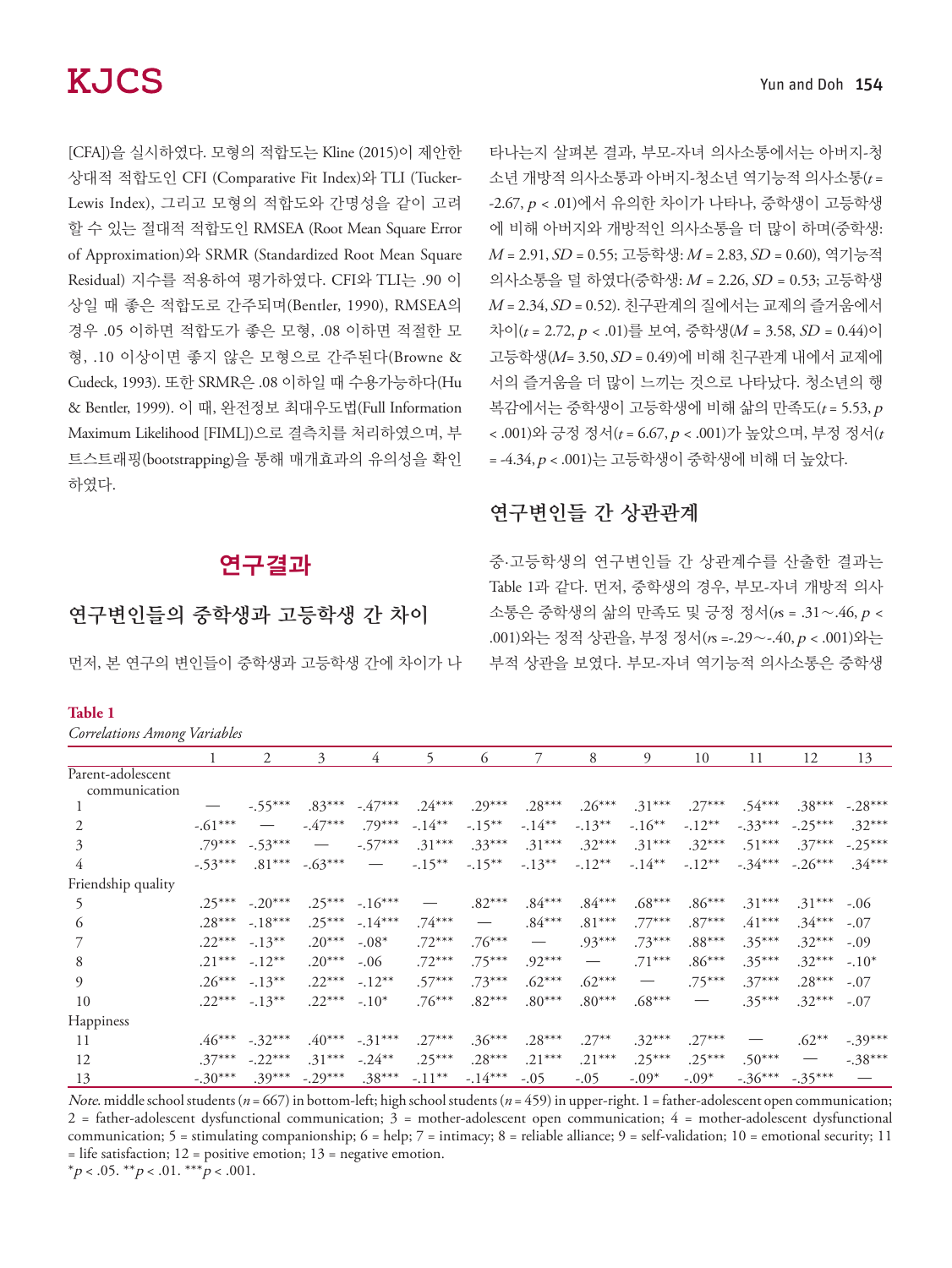의 삶의 만족도 및 긍정 정서(*r*s = -.22∼-.32, p < .001)와는 부적 상관이, 부정 정서(*r*s = .38∼.39, p < .001)와는 정적 상관이 있 었다. 다음으로, 중학생의 친구관계 질의 하위요인들은 모두 삶의 만족도 및 긍정 정서와 정적 상관(*r*s = .21∼.36, p < .001) 을 보였으나, 부정 정서와는 교제의 즐거움(*r* = -.11, p < .01)과 도움(*r* = -.14, p < .01), 인정(*r* = -.09, p < .05), 정서적 안정(*r* = -.09, <sup>p</sup> < .05)만이 부적 상관을 보였다. 마지막으로, 부모-자녀 개방 적 의사소통은 친구관계의 질의 모든 하위요인들과 정적 상관 (*r*s = .20∼.28, p < .001)을, 부-자녀 역기능적 의사소통은 모든 하위요인들과 부적 상관(*r*s = -.12∼-.20, p < .01)을 보였으나, 모-자녀 역기능적 의사소통은 신뢰를 제외한 모든 하위요인들 과 부적 상관(*r*s = -.08∼-.16, p < .05)을 보였다.

고등학생의 경우, 부모-자녀 개방적 의사소통은 고등학생 의 삶의 만족도 및 긍정 정서(*r*s = .37∼.54, p < .001)와는 정적 상관을, 부정 정서(*r*s = -.25∼-.28, p < .001)와는 부적 상관을 보였다. 부모-자녀 역기능적 의사소통은 고등학생의 삶의 만 족도 및 긍정 정서(*r*s = -.25∼-.34, p < .001)와는 부적 상관이, 부정 정서(*r*s = .32∼.34, p < .001)와는 정적 상관이 있었다. 다 음으로, 고등학생의 친구관계 질의 하위요인들은 모두 삶의 만족도 및 긍정 정서(*r*s = .28∼.41, p < .001)와 정적 상관관계 를 보였으나, 부정 정서와는 신뢰(*r* = -.10, p < .05)만이 상관관 계를 보였다. 마지막으로, 부모-자녀 개방적 의사소통은 친구 관계의 질의 모든 하위요인들과 정적 상관(*r*s = .24∼.32, p < .01)을, 부-자녀 역기능적 의사소통도 모든 하위요인들과 부적 상관(*r*s = -.12∼-.16, p < .01)을 보였다.

## 부모-자녀 의사소통과 친구관계의 질이 중학생의 행복감에 영향을 미치는 경로

#### 측정모형의 검증

중학생 대상 연구모형의 경우, 확인적 요인분석을 실시한 결과, χ² = 979.853(*df* = 59, p < .001), CFI = .860, TLI = .814, RMSEA = .153(90% CI [.145, .161]), SRMR = .059이었다. Kline (2015)이 제안한 적합도 지수 평가에 근거할 때, 초기 모형은 본 연구의 자료를 적절한 수준으로 설명하지 않는 것으로 판 단되었다. 이에 수정지수(Modification Index [MI])가 가장 높 은 오차 공분산을 연결하여 모형을 수정하여 분석하였다. 공 분산 연결은 부-자녀 역기능적 의사소통과 모-자녀 역기능적 의사소통은 서로 관련이 있고, 친구관계에서 친밀감과 신뢰감 은 서로 관련이 있다는 점(Collins & Russell, 1991; Heller et al., 2006)에 근거하였다. 그 결과, 수정모형은 χ²= 194.774(*df* = 57,  $p < .001$ ), CFI = .979, TLI = .971, RMSEA = .060 (90% CI [.051, .070]), SRMR = .043로 Hu와 Bentler (1999)가 제시한 CFI가 .95 이상이며 동시에 SRMR이 .08 이하인 기준에 충족하였다.

수정모형의 확인적 요인분석 결과, 부-자녀 의사소통의 측 정변인들은 .64∼.96, 모-자녀 의사소통의 측정변인들은 .66 ∼.95, 친구관계의 질의 측정변인들은 .75∼.92, 행복감의 측 정변인들은 .51∼.77로 모두 α = .001 수준에서 통계적으로 유 의하였다. 표준화된 요인 부하량이 .30 이상이어야 한다는 기 준에 따라(Heller et al., 2006), 본 연구모형에서 13개의 측정 변인으로 4개의 이론적 잠재변인을 구인한 것이 수렴타당함 을 확인하였다. 또한 잠재변인들의 평균분산 추출값(Average Variance Extracted [AVE])은 0.500∼1.138로 나타나 기준치인 0.5 이상으로 나타나(Fornell & Larcker, 1981), 수렴타당도를 갖 는다. 한편 한 잠재변인과 다른 잠재변인이 얼마나 다른가를 평가하는 판별타당성을 검증하기 위해 두 잠재변인 간 상관계 수에 2 × 표준오차 값을 더하거나 뺀 값을 확인한 결과, 그 값 은 0.183∼0.898로 1을 포함하지 않아 모든 잠재변인은 판별 타당성을 갖는 것으로 판단되었다(Fornell & Larcker, 1981).

### 구조모형의 검증

부-자녀 의사소통 및 모-자녀 의사소통이 중학생의 행복감에 영향을 미치는 직접 경로와 친구관계의 질을 통해 영향을 미 치는 간접 경로를 살펴보기 위해 구조모형을 분석한 결과, 최 종모형은 χ²= 194.774( *df* = 57, p < .001), CFI = .979, TLI = .971, RMSEA = .060 (90% CI [.051, .070]), SRMR = .043로 적합도 기 준을 충족하였다. 각 변인 간의 경로를 살펴본 결과는 Figure 1 와 Table 2에 제시하였다. 첫째, 부모-자녀 의사소통이 중학생 의 행복감에 미치는 직접 경로와 관련하여, 중학생의 행복감 에 대해 부-자녀 의사소통은 유의한 영향을 미쳤으나(β = .42, <sup>p</sup> < .001), 모-자녀 의사소통은 유의한 영향을 미치지 않았다. 즉, 중학생은 아버지와 긍정적 의사소통을 할수록 행복감은 높았 으나, 어머니와의 긍정적 의사소통은 행복감에 영향을 미치지 않았다. 둘째, 부모-자녀 의사소통이 친구관계의 질을 통해 중 학생의 행복감에 영향을 미치는 간접 경로를 살펴보면, 부-자 녀 긍정적 의사소통은 친구관계의 질에 정적으로 유의한 영향 을 미쳤으며(β = .27, p < .01), 친구관계의 질은 중학생의 행복 감에 정적으로 유의한 영향을 미쳤다(β = .25, p < .001).

부모-자녀 의사소통과 친구관계의 질이 중학생의 행복감 에 미치는 직접효과, 간접효과, 총효과를 살펴본 결과(Table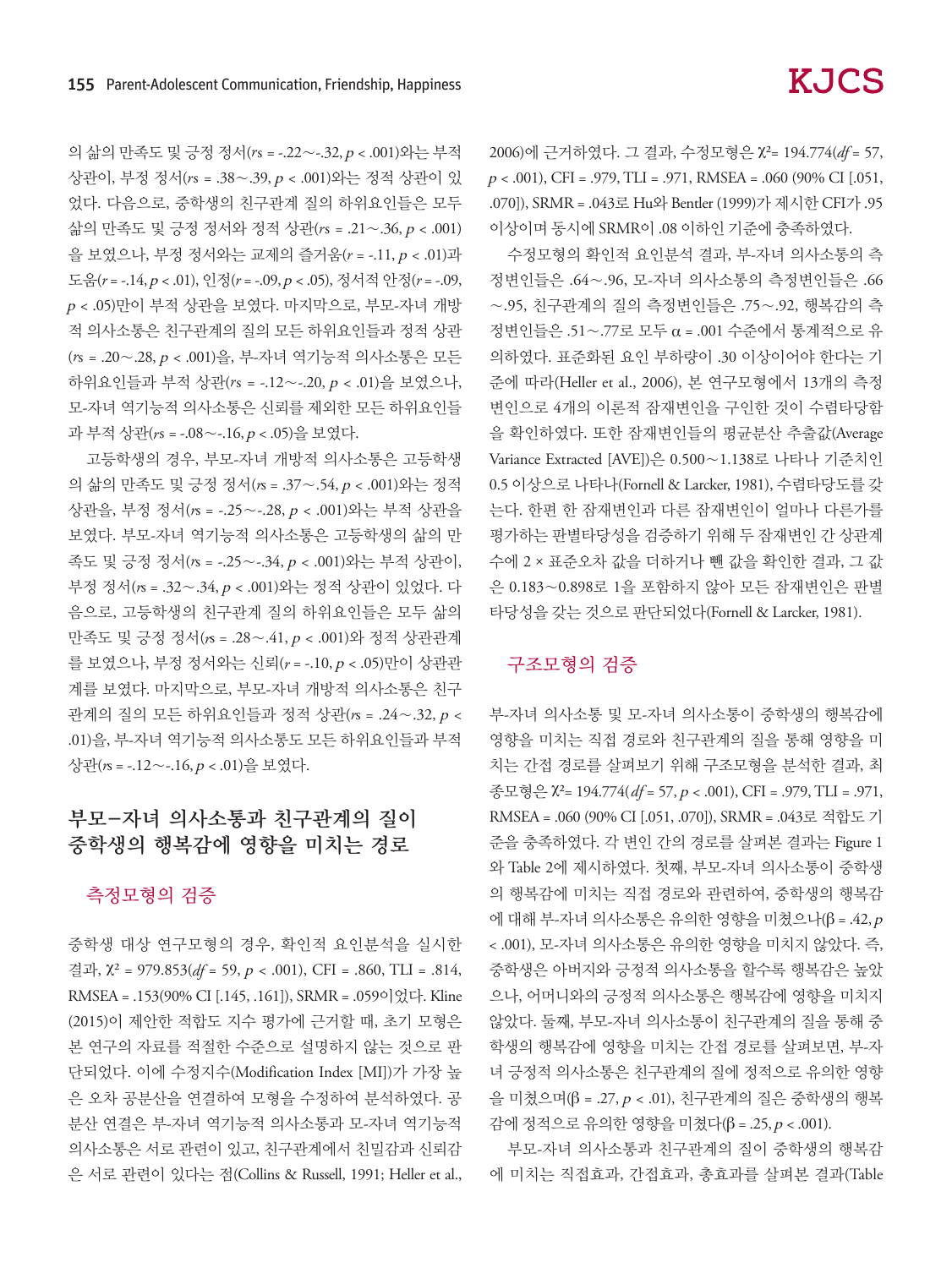

*Figure 1.* Direct and indirect paths from parent-adolescent communication to happiness in middle school students. The values on the arrows indicate standardized beta weights. Covariance paths and error terms were omitted due to the lack of space. Dysfunctional communication items and negative emotion items were reverse-coded to match the direction of measurement variables. \*\*\* $p < .001$ .

#### **Table 2**

*Path Estimates of Latent Variables in Middle School Students*

|                                                                  |      |          |     | 95% CI  |      |  |
|------------------------------------------------------------------|------|----------|-----|---------|------|--|
|                                                                  | B    |          | SЕ  | LO      | HI   |  |
| Father-adolescent communication<br>$\rightarrow$ Happiness       | 1.03 | $.42***$ | .27 | 0.42    | 1.66 |  |
| Mother-adolescent communication $\rightarrow$ Happiness          | .30  | .12      | .28 | $-0.31$ | 0.98 |  |
| Friendship quality<br>$\rightarrow$ Happiness                    | .91  | $.25***$ | .16 | 0.58    | 1.25 |  |
| Father-adolescent communication $\rightarrow$ Friendship quality | .18  | $.27***$ | .07 | 0.04    | 0.38 |  |
| Mother-adolescent communication $\rightarrow$ Friendship quality | .02  | .03      | .07 | $-0.18$ | 0.18 |  |

*Note. N* = 667.

\*\* $p < .01.$ \*\*\* $p < .001.$ 

#### **Table 3**

*Direct, Indirect, and Total Effects Predicting Happiness in Middle School Students*

| Path of latent variables                                         | Direct   | Indirect | Total    | SMC |
|------------------------------------------------------------------|----------|----------|----------|-----|
| Father-adolescent communication $\rightarrow$ Happiness          | $.42***$ | $.07*$   | $.49***$ | .43 |
| Mother-adolescent communication $\rightarrow$ Happiness          | .12      | .01      | .13      |     |
| Friendship quality<br>$\rightarrow$ Happiness                    | $.25***$ |          | $.25***$ |     |
| Father-adolescent communication $\rightarrow$ Friendship quality | $.27***$ |          | $.27***$ | .09 |
| Mother-adolescent communication $\rightarrow$ Friendship quality | .03      |          | .03      |     |

*Note. N* = 667. The values indicate standardized beta weights.

\*p < .05. \*\*p < .01. \*\*\*p < .001.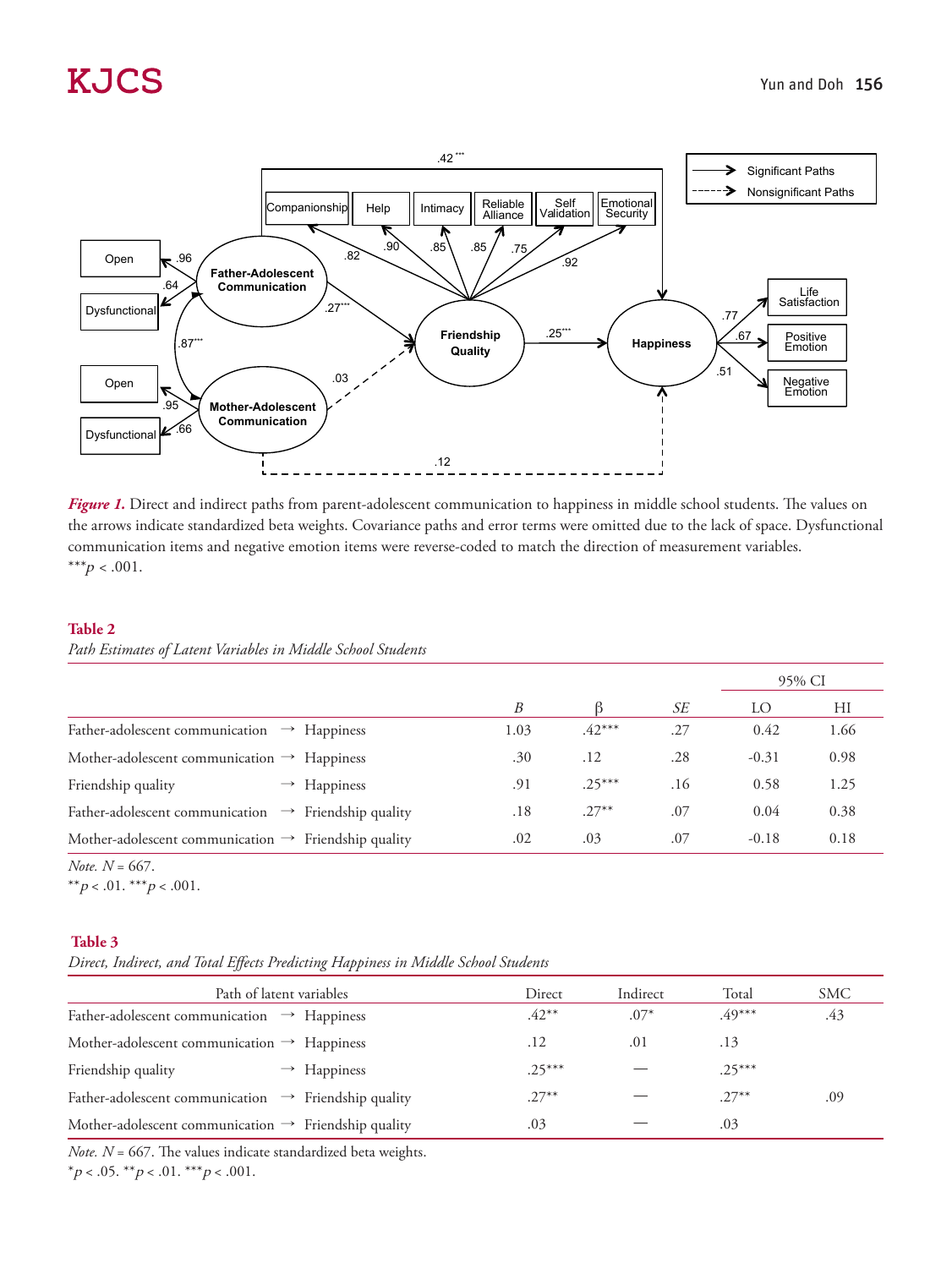3), 부-자녀 간 긍정적 의사소통(β = .49, p < .001)은 중학생 의 행복감에 직·간접적으로 영향을 미쳤으나, 모-자녀 의사 소통은 중학생의 행복감에 영향을 미치지 않았다. 재표집회 수 1,000회의 부트스트래핑을 실시한 결과, 부-자녀 의사소통 이 청소년의 행복감에 미치는 매개효과에 대한 95% 신뢰구 간의 하한값과 상한값(95% CI [.001, .136])은 0을 포함하지 않았으므로 유의하였다. 한편, 다중상관치(Squared Multiple Correlation [SMC])를 산출한 결과, 부모-자녀 의사소통과 친 구관계의 질은 청소년 행복감의 42.5%를, 부모-자녀 의사소통 은 친구관계의 질의 8.6%를 설명하였다.

# 부모-자녀 의사소통과 친구관계의 질이 고등학생의 행복감에 영향을 미치는 경로

#### 측정모형의 검증

고등학생의 경우, 연구모형에 대해 확인적 요인분석을 실시한 결과, 초기 모형의 지수는 χ²= 675.950(*df* = 59, p < .001), CFI = .885, TLI = .848, RMSEA = .151 (90% CI [.141, .161]), SRMR = .062이었다. 적합도 지수 평가에 근거하면 초기 모형은 본 연 구의 자료를 적절한 수준으로 설명하고 있지 않는 것으로 판 단되어, 수정지수가 가장 높은 오차 공분산을 연결하여 모형 을 수정하였다. 수정모형은 χ²= 142.827(*df* = 57, p < .001), CFI = .984, TLI = .978, RMSEA = .057 (90% CI [.046, .069]), SRMR = .041로 적합도 기준을 충족하였다.

확인적 요인분석 결과를 살펴보면, 아버지-청소년 의사소 통과 어머니-청소년 의사소통의 측정변인들은 각각 .56∼.99 과 .56∼.99, 친구관계의 질 측정변인들은 .79∼.95, 행복감의 측정변인들은 .46∼.88로 각 측정변인의 요인부하량이 통계 적으로 유의하였다( p < .001). 또한 잠재변인들의 평균분산 추 출값(Average Variance Extracted [AVE])은 .501∼1.672로 나타 나 기준치인 0.5 이상으로 나타나, 수렴타당도를 갖는 것으로 판단되었고, 판별타당성도 0.052∼0.633로 1을 포함하지 않 아 모든 잠재변인은 판별타당성을 갖는 것으로 판단되었다 (Fornell & Larcker, 1981).

#### 구조모형의 검증

각 변인 간의 경로를 살펴본 결과는 Figure 2와 Table 4에 제시 하였다. 첫째, 부모-자녀 의사소통이 고등학생의 행복감에 미 치는 직접 경로와 관련하여, 부-자녀 의사소통은 유의하였으 나(β = .44, p < .001), 모-자녀 의사소통은 유의하지 않았다. 즉, 고등학생이 아버지와 긍정적 의사소통을 할수록 고등학생의 행복감은 높았으나, 어머니와의 긍정적 의사소통은 고등학생 의 행복감에 영향을 미치지 않았다. 둘째, 부모-자녀 의사소통 이 친구관계의 질을 통해 고등학생의 행복감에 영향을 미치는 경로를 살펴보면, 모-자녀 의사소통은 친구관계의 질에 정적 으로 유의한 영향을 미쳤으나(β = .33, p < .001), 부-자녀 의사 소통은 영향을 미치지 않았으며, 친구관계의 질은 고등학생의 행복감(β = .27, p < .001)에 정적으로 유의한 영향을 미쳤다.

부모-자녀 의사소통 및 청소년의 친구관계의 질이 고등학 생의 행복감에 미치는 직접효과, 간접효과, 총효과를 살펴본 결과는 Table 5와 같다. 모-자녀 의사소통은 친구관계의 질을 통해 청소년의 행복감에 간접적으로만 영향을 미쳤다(β = .09, <sup>p</sup> < .01). 부트스트래핑을 실시한 결과, 모-자녀 의사소통이 고 등학생의 행복감에 미치는 매개효과에 대한 95% 신뢰구간의 하한값과 상한값(95% CI [.03, .15])은 0을 포함하지 않아 유의 한 것으로 나타났다. 한편, 다중상관치를 산출한 결과, 부모-자녀 의사소통과 친구관계의 질은 고등학생 행복감의 43.8% 를 설명하며, 부모-자녀 의사소통은 친구관계의 질의 12.2%를 설명하였다.

# 논의 및 결론

부-자녀 및 모-자녀 의사소통 및 친구관계의 질이 청소년의 행 복감에 영향을 미치는 경로와 관련하여, 중학생과 고등학생을 대상으로 발견된 연구결과를 비교하여 양 집단의 공통점과 차 이점을 논의하면 다음과 같다.

먼저, 공통점과 관련하여, 부-자녀 의사소통은 중·고등학생 의 행복감에 직접적인 영향을 미쳤으나, 모-자녀 의사소통은 중·고등학생의 행복감에 직접적으로는 영향을 미치지 않았다. 이는 부모와의 긍정적 관계가 청소년의 행복감에 정적인 영향 을 미친다는 연구결과들(Flouri & Buchanan, 2003; J. M. Kim & Lee, 2010)을 부분적으로 지지한다. 아버지와의 의사소통의 영향력이 중·고등학생에게 일관되게 발견된 것은 아버지와 어 머니의 양육에 대한 청소년의 지각 차이에 기인할 수 있다. 즉, 대부분의 가정에서 영유아기부터 지속되는 주 양육자로서의 어머니 양육과 자녀와의 친밀한 대화는 청소년 자녀에게 당연 시되는 반면, 아버지의 양육참여와 관심은 청소년에게 상대적 으로 더 크게 지각될 수도 있다. 그로 인해 본 연구결과에서도 부-자녀 및 모-자녀 의사소통의 영향력을 함께 고려할 때 부-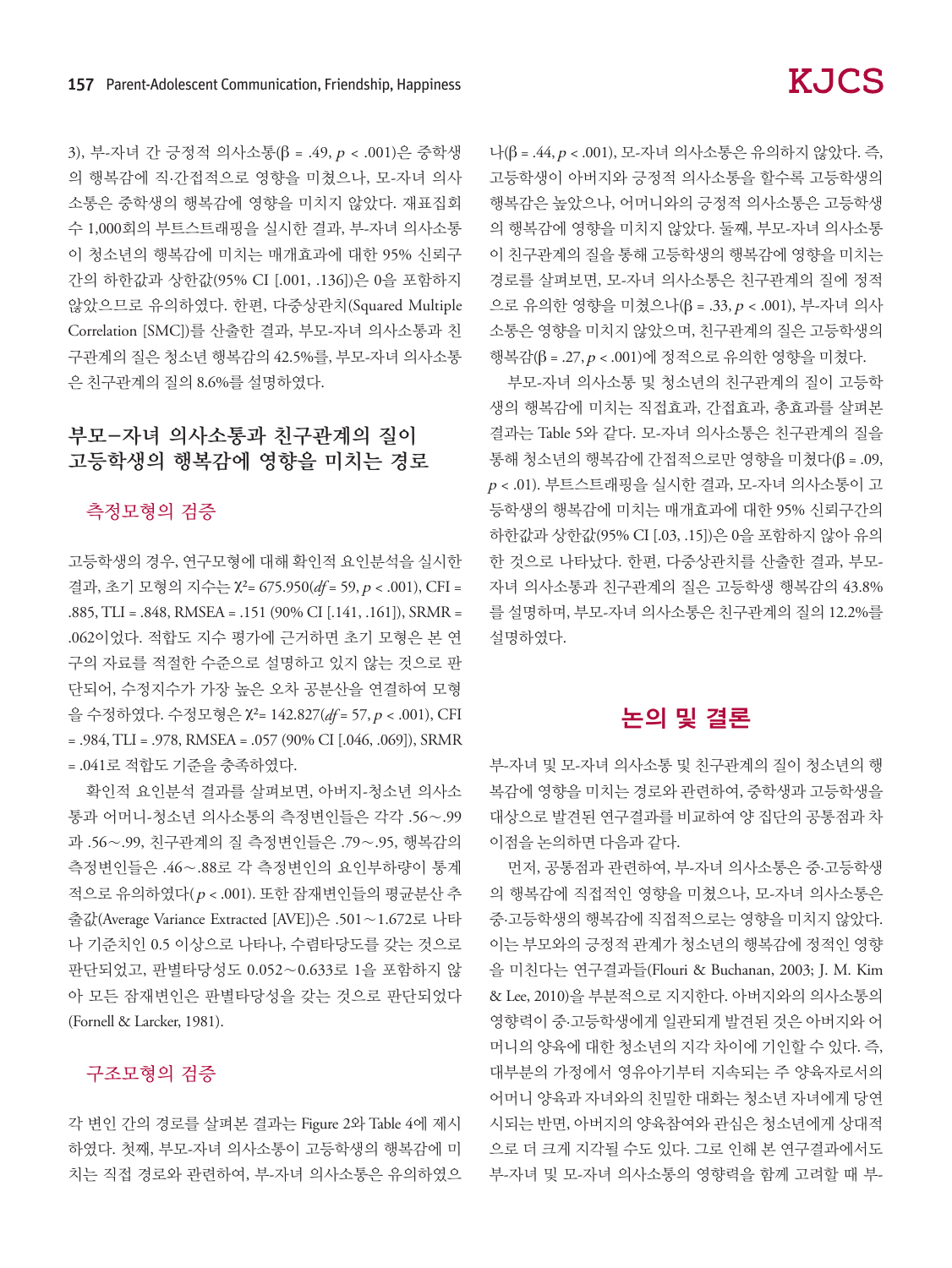

*Figure 2.* Direct and indirect paths from parent-adolescent communication to happiness in high school students. The values on the arrows indicate standardized beta weights. Dysfunctional communication items and negative emotion items were reverse-coded to match the direction of measurement variables. \*\*\* $p < .001$ .

**Table 4**

*Path Estimates of Latent Variables in High School Students*

|                                 |               |                    |      |          |     |         | 95% CI |
|---------------------------------|---------------|--------------------|------|----------|-----|---------|--------|
|                                 |               |                    | B    |          | SЕ  | LO      | HI     |
| Father-adolescent communication | $\rightarrow$ | <b>Happiness</b>   | 1.09 | $.44***$ | .26 | 0.57    | 1.74   |
| Mother-adolescent communication | $\rightarrow$ | <b>Happiness</b>   | .26  | .10      | .26 | $-0.34$ | 0.91   |
| Friendship quality              |               | Happiness          | .90  | $.27***$ | .15 | 0.59    | 1.24   |
| Father-adolescent communication | $\rightarrow$ | Friendship quality | .02  | .03      | .07 | $-0.13$ | 0.15   |
| Mother-adolescent communication | $\rightarrow$ | Friendship quality | .25  | $.33***$ | .07 | 0.12    | 0.41   |

*Note. N* = 459.

\*\* $p < .01.$ \*\*\* $p < .001.$ 

#### **Table 5**

*Direct, Indirect, and Total Effects Predicting Happiness in High School Students* 

| Path of latent variables                      |               |                    | Direct   | Indirect | Total    | <b>SMC</b> |
|-----------------------------------------------|---------------|--------------------|----------|----------|----------|------------|
| Father-adolescent communication               | $\rightarrow$ | <b>Happiness</b>   | $44***$  | .01      | $.45***$ | .44        |
| Mother-adolescent communication $\rightarrow$ |               | <b>Happiness</b>   | .10      | $.09***$ | .19      |            |
| Friendship quality                            |               | <b>Happiness</b>   | $.27***$ |          | $.27***$ |            |
| Father-adolescent communication               | $\rightarrow$ | Friendship quality | .03      |          | .03      | .12        |
| Mother-adolescent communication $\rightarrow$ |               | Friendship quality | $.33***$ |          | $.33***$ |            |

*Note. N* = 459. The values indicate standardized beta weights.

\*\* $p < .01.$  \*\*\* $p < .001.$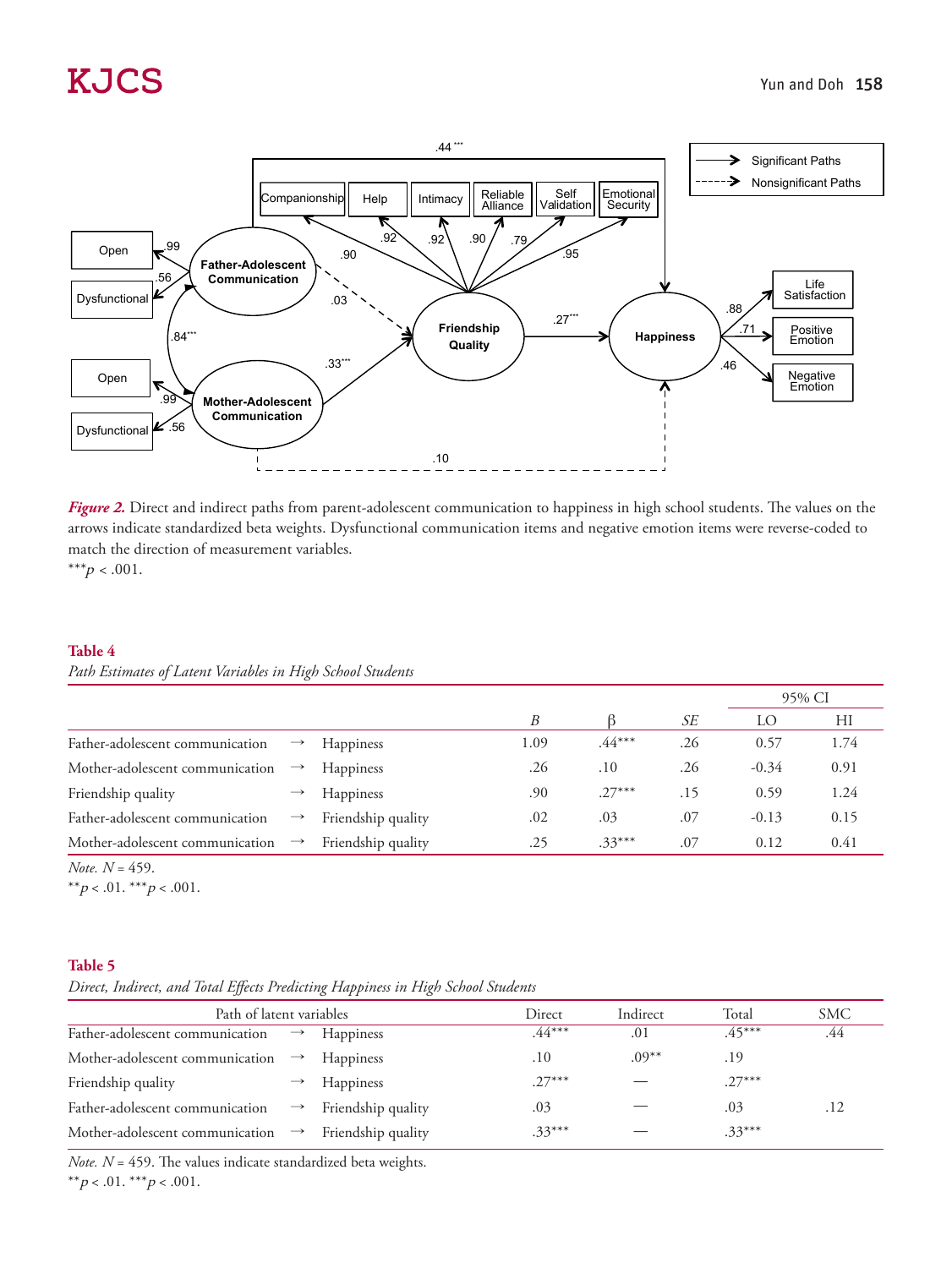자녀 의사소통의 영향력이 상대적으로 더 크게 나타날 수 있 을 것이다. 혹은 부-자녀 의사소통과 모-자녀 의사소통이 청소 년에게 각각 다른 반응을 유발해서 결과적으로 청소년의 행복 감에 다른 결과를 초래하였을 가능성도 고려할 수 있다. 구체 적으로, Shek (1998)은 청소년이 부모와의 갈등 상황에서 아버 지와 어머니에게 대처하는 갈등해결 행동이 다를 수 있다는 가능성을 제기하며, 이로 인해 부-자녀 갈등만이 청소년의 삶 의 만족도에 영향을 미칠 수 있음을 언급했다. 실제로 청소년 은 어머니와 갈등이 생겼을 때 감정적으로 크게 화를 내거나 모욕적인 언어를 사용하며 통제력을 잃기 쉬운 행동이 일시적 으로 증가하지만, 아버지와의 갈등에서는 그렇지 않았다는 연 구결과(Doorn, Branje, & Meeus, 2011)가 이를 뒷받침한다. 이 외에도, 모-자녀 의사소통이 청소년의 행복감에 영향을 미치 는 데 청소년의 개인특성 변인들이 완전매개함으로써 그 영향 력이 발견되지 않았을 수도 있다. 부모와의 관계가 청소년의 심리적 안정감에 영향을 미치는 경로에서 청소년의 사고나 문 제해결 능력, 자기수용, 자기효능감과 같은 개인 변인들이 매 개역할을 한다는 연구결과들(B.-I. Kim & Lee, 2013; I. S. Kim & Hong, 2016; Özdemir, 2014; Song & Han, 2015)은 이러한 가 능성을 뒷받침한다. 그러나 이러한 가능성에 관해서는 추후 연구들에서 좀 더 탐색할 필요가 있어 보인다.

친구관계의 질 또한 중·고등학생의 행복감에 영향을 미 쳤다. 이는 가장 친한 동성친구와의 긍정적 관계가 청소년 의 행복감에 필수적이라는 선행 연구결과들(Demir, Achoui, & Šimonek, 2015; Demir et al., 2007; McGill, Way, & Hughes, 2012)을 지지한다. 즉, 친구관계의 질이 낮은 청소년은 친구와 의 상호 친밀감 욕구를 충족하기 어려우며, 이로 인해 일상생 활에서의 적응감과 안녕감을 경험하는 데도 실패하기 쉽다. 또한 스트레스 대처 관점으로는 친구와의 낮은 관계 질을 가 진 청소년에게는 친구관계가 스트레스 인자가 되며, 그로 인 해 친구와의 관계에서 일상적인 갈등이나 괴롭힘, 거절의 경 험이 누적되어 결과적으로 청소년의 행복감을 감소시킬 수 있 다(Bagwell & Schmidt, 2013). 청소년들이 가까운 친구에게서 즐거움을 경험하고 인정받고 신뢰를 경험하게 되면 정서적인 안정감을 갖고 자신의 존재를 확인받고 지지받아 자신의 삶 에 대해 만족감이 증가할 것이다. 이를 통해, 선행 연구결과들 (Demir et al., 2015; Jo, 2014; E. Sung & Kim 2013)과 마찬가지 로, 청소년기의 가까운 대인관계로서 부모 및 동성친구가 중 요하며, 이들과의 관계가 청소년의 행복감에 영향을 미침을 확인할 수 있다.

다음으로, 중 · 고등학생 모형에서 발견된 차이점은 다음

과 같다. 부-자녀 의사소통과 모-자녀 의사소통이 친구관계 의 질에 미치는 영향이 다르게 나타나, 중학생에게는 아버지 와의 의사소통만이, 고등학생에게는 어머니와의 의사소통만 이 친구관계의 질에 유의한 영향을 미쳤다. 이는 중학생 대상 의 연구결과들(Y.-J. Choi & Yoo, 2007; Cui, Conger, Bryant, & Elder, 2002)과 고등학생을 대상으로 한 연구결과(Jung, 2015) 뿐만 아니라, 중 · 고등학생 모두를 대상으로 한 연구결과 (Updegraff, McHale, Counter, & Kupanoff, 2001)에서도 부모에 게 신뢰를 받고 이해받으며 긍정적인 관계를 맺고 개방적 의 사소통을 하는 청소년이 친구관계에서도 좋은 관계를 형성할 수 있다고 일관되게 보고된 것과 부분적으로 일치한다. 그러 나 중학생과 고등학생에게서 발견된 양상이 다른 것은 대학입 시가 중요한 국내 사회분위기의 영향력에 대한 가능성을 내포 한다. 즉, 자녀가 고등학교에 진학하여 학년이 올라감에 따라 가족 구성원 모두가 스트레스를 받으며, 가족 구성원 중 특히 어머니가 자녀의 학업적 목표 달성을 위해 육체적으로나 정서 적으로나 청소년을 지지하기 위한 노력을 더 많이 기울인다는 점에서(Yang, 2005), 고등학생 자녀가 학업에 집중할 수 있도 록 모든 영역에서의 지원을 보내는 어머니의 노력이 고등학생 의 친구관계에도 긍정적으로 영향을 미쳤을 수 있다. 예컨대, 고등학생의 경우 가까운 친구와의 갈등상황이 학업에 큰 영향 을 미칠 수 있으므로 친구 간 갈등상황이 유예되지 않도록 어 머니가 해결전략을 제시해주고 격려하고, 고등학생 자녀 또 한 이 도움을 보다 쉽게 수용할 수 있다. 그뿐만 아니라, 중학 생에 비해 고등학생이 어머니에게 먼저 자신의 생활에서의 일 화나 관계에 대해 자발적으로 이야기할 수 있다는 점(Smetana, 2008)에 비추어 해석해 볼 수 있다. 즉, 고등학생이 친구와의 관계에서 갈등이 생긴다면 본인을 정서적으로 지지해주는 어 머니에게 보다 쉽게 이야기할 수 있고, 어머니 또한 자녀의 정 서적 안정을 위해 친구와의 갈등문제를 해결할 수 있게 보다 적극적으로 도움을 주기 쉽다. 반면, 중학생의 친구관계에는 아버지와의 의사소통만이 영향을 미친 결과는 중학생에게 있 어 아버지와의 관계 또한 중요함을 시사하며, 아버지-자녀 간 긍정적 의사소통은 자녀의 친구관계까지 확산될 수 있음을 확 인할 수 있다. 즉, 중학생의 친구관계의 질을 높이기 위해서는 아버지와의 긍정적 의사소통을 향상시키는 접근이 유용함을 시사한다. 나아가 아버지와의 의사소통이 고등학생에게는 유 의한 영향을 미치지 못하다는 점에서, 중학생이 갖는 아버지 와의 의사소통을 개선시키는 접근뿐만 아니라 고등학교 시기 까지 부-자녀 간 긍정적 의사소통을 지속할 수 있도록 도와야 한다.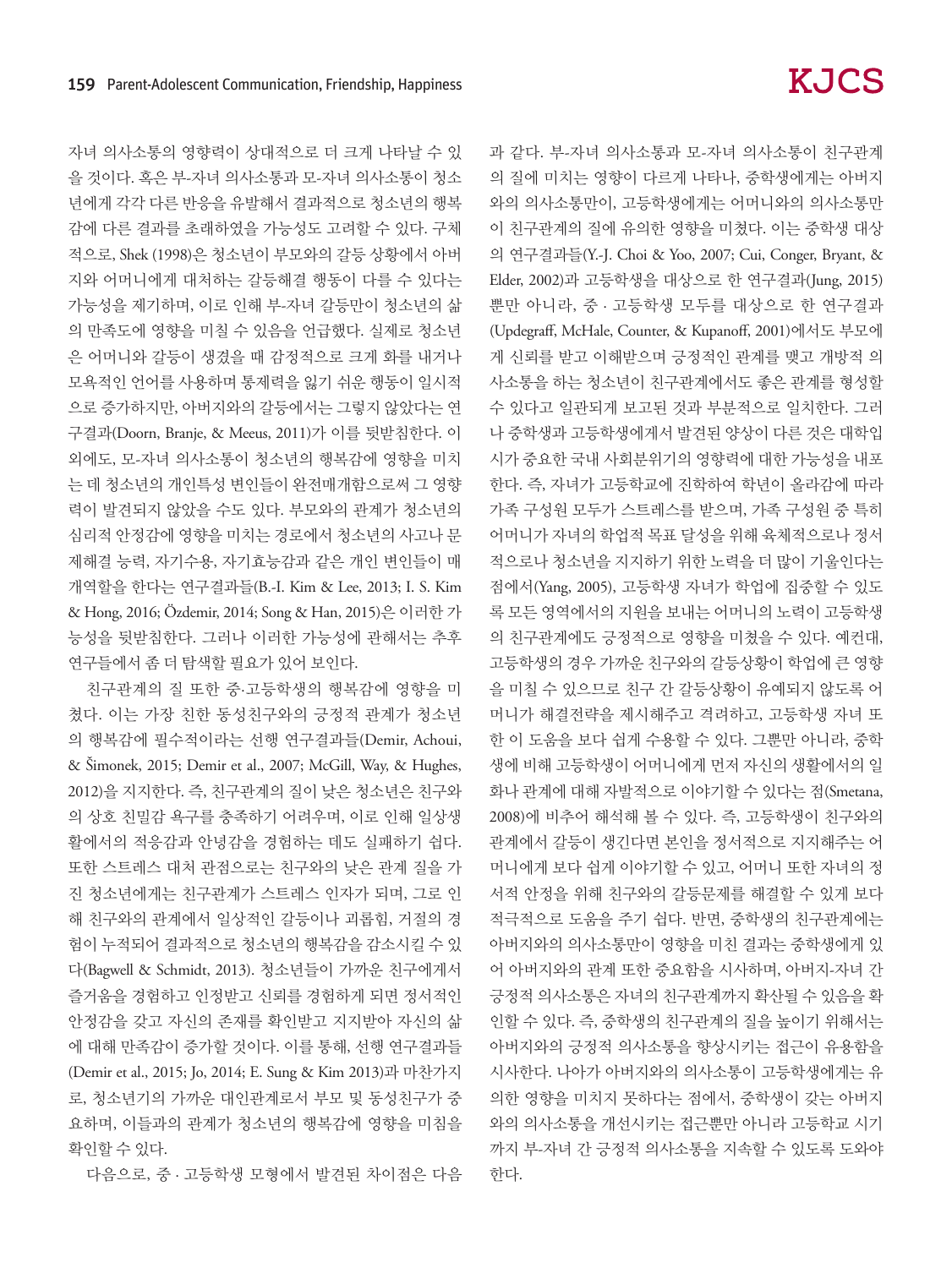또한, 부모-자녀 의사소통이 청소년의 행복감에 영향을 미 치는 경로에서 중·고등학생의 친구관계 질의 매개역할은 다 르게 나타났다. 구체적으로, 중학생의 경우, 앞서 서술했듯이 부-자녀 의사소통은 청소년의 행복감에 대한 직접적 영향에 더해, 친구관계의 질을 매개로 간접적으로도 영향을 미친 반 면, 고등학생의 경우, 모-자녀 의사소통만이 친구관계의 질을 통해 청소년의 행복감에 간접적으로 영향을 미쳤다. 이러한 차이는 모-자녀 의사소통은 중 · 고등학생 간에 차이가 없었으 나 부-자녀 의사소통은 중 · 고등학생 간 차이가 나타난 본 연 구의 예비분석 결과와도 유사한 맥락에서 이해할 수 있다. 다 시 말하면, 부-자녀 개방적 의사소통은 중학생이 더 높고, 부-자녀 역기능적 의사소통은 고등학생이 더 높았는데, 이러한 결과는 부-자녀 의사소통과 모-자녀 의사소통이 친구관계의 질을 통해 청소년의 행복감에 영향을 미치는 경로에서의 중· 고등학생 간 차이를 야기할 수도 있을 것이다. 이와 같이, 부-자녀 의사소통과 모-자녀 의사소통이 친구관계의 질을 매개 로 청소년의 행복감에 영향을 미치는 경로에서 발견된 중·고 등학생 간 차이를 통해 청소년기가 발달단계상 급변의 시기이 긴 하나, 이러한 변화가 청소년기 전반에 걸쳐 일정한 비율로 지속적으로 나타나는 것이 아니라, 중 · 고등학생에 따라 그 변 화적 특성이 다름을(Larson, Moneta, Richards, & Wilson, 2002) 확인할 수 있다. 그러나 본 연구의 주제와 관련하여 중학생과 고등학생을 비교한 선행 연구들이 드물어 이에 대해서는 지속 적인 후속 연구를 통해 밝혀질 수 있을 것이다.

결론적으로, 부-자녀 의사소통은 중 · 고등학생의 행복감에 직접적 영향을 미쳤으나, 모-자녀 의사소통은 중·고등학생의 행복감에 직접적 영향을 미치지 않았다. 또한 중학생은 부-자 녀 의사소통만이, 고등학생은 모-자녀 의사소통만이 친구관 계의 질을 통해 행복감에 영향을 미쳤다. 즉, 청소년의 행복감 에 부-자녀관계와 모-자녀관계가 영향을 미치는 경로가 다르 며, 중학생과 고등학생 간에 그 영향력은 다소 다르게 나타났 다. 특히, 중 · 고등학생의 행복감에 부-자녀관계는 모-자녀관 계와 달리 직접적인 영향을 미쳐, 아버지 역할을 중요성을 확 인하였다.

본 연구의 제한점과 후속 연구를 위한 제안은 다음과 같다. 먼저, 본 연구결과는 횡단적인 자료에 근거하였기 때문에 인 과적 관계를 규명하기에는 어려움이 있다. 부모-자녀관계와 친구관계가 추후 청소년의 정신건강에도 여전히 영향을 미친 다는 종단 연구결과들(K.-S. Lee, 2011; Shek, 1998)을 토대로 부모 및 친구와의 관계가 청소년의 행복감에 미치는 영향을 뒷받침할 수는 있으나, 행복감을 더 많이 느끼는 청소년이 부 모 및 친구와도 긍정적인 관계를 형성하고 유지할 가능성 또 한 배제할 수 없다. 따라서 후속 연구에서는 종단 연구나 자기 회귀교차지연, 실험연구를 포함한 다양한 연구 설계를 통해 이러한 변인들 간의 상호적 관계를 포함한 인과관계를 살펴보 는 것이 바람직할 것이다. 다음으로, 본 연구는 모두 청소년의 지각에 초점을 두어 자기보고 방법을 이용하였으나, 동일한 보고자로 인해 연구결과가 과장될 수도 있다. 후속 연구에서 는 청소년 외의 다양한 정보제공자(multiple informants)도 포 함한 자료 수집이 필요해 보인다. 이 외에도, 부-자녀 및 모-자 녀 관계는 청소년의 성별에 따라 발달 및 적응에 미치는 영향 이 다른 것으로 알려지므로(Rice & Mulken, 1995), 후속 연구 에서는 경로에서의 성차를 고려볼 필요가 있다. 또한, 친구관 계의 질을 정의할 때 긍정적 차원과 부정적 차원을 따로 개념 화하여 접근해야 한다는 주장(Bagwell & Schmidt, 2013; Burk & Laursen, 2005; Hussong, 2000)에 근거하여, 친구관계의 질에 '갈등'과 같은 부정적 측면을 포함하여 측정하는 것도 바람직 할 것이다. 그 과정에서 친구관계의 질의 하위요인들에 대한 타당도 검증이 기반되어야 할 것이다.

이러한 제한점에도 불구하고, 본 연구는 다음과 같은 학문 적, 실용적 의의를 지닌다. 첫째, 연구설계 측면에서 부-자녀 의사소통과 모-자녀 의사소통의 영향을 따로 구분함으로써 부모가 청소년의 행복감에 미치는 영향에서는 특히 아버지와 의 의사소통이 보다 더 강력한 영향력을 가진다는 것을 규명 하였다. 특히, 중·고등학생의 행복감에 있어 아버지와 어머니 의 개별적 영향력을 확인함으로써, 본 연구는 부모 각각의 독 특한 영향력의 관계를 조사하거나 청소년의 발달 영역에 대한 아버지 및 어머니의 영향력의 차이를 비교하기 위한 후속 연 구의 기초자료를 제공할 수 있다는 데 의의가 있다. 둘째, 본 연구는 부모-자녀 의사소통과 친구관계의 질이 청소년의 행 복감에 영향을 미치는 경로가 중학생과 고등학생 간에 차이가 있음을 밝혔다. 따라서, 청소년 지도 및 상담 시 청소년의 행복 감을 높이기 위해 부모와 친구와의 관계를 보다 긍정적으로 유지할 수 있도록 돕되, 부모와의 관계와 관련해서는 중학생 과 고등학생에 대해 다소 개별적인 접근을 시도하는 것이 유 용할 것이다. 마지막으로, 본 연구는 청소년기 자녀를 둔 부모 를 대상으로 하는 부모교육 프로그램을 구성할 때 부-자녀 의 사소통의 중요성을 강조하고, 부모-자녀 개방적 의사소통을 질적으로 신장시킬 수 있는 구체적이고 실용적인 개입전략을 개발해야 하는 근거를 마련하였다. 본 연구는 청소년기 자녀 를 둔 아버지를 대상으로 한 부모교육 프로그램과 청소년을 대상으로 한 또래관계 프로그램의 개발을 위한 기초자료로 활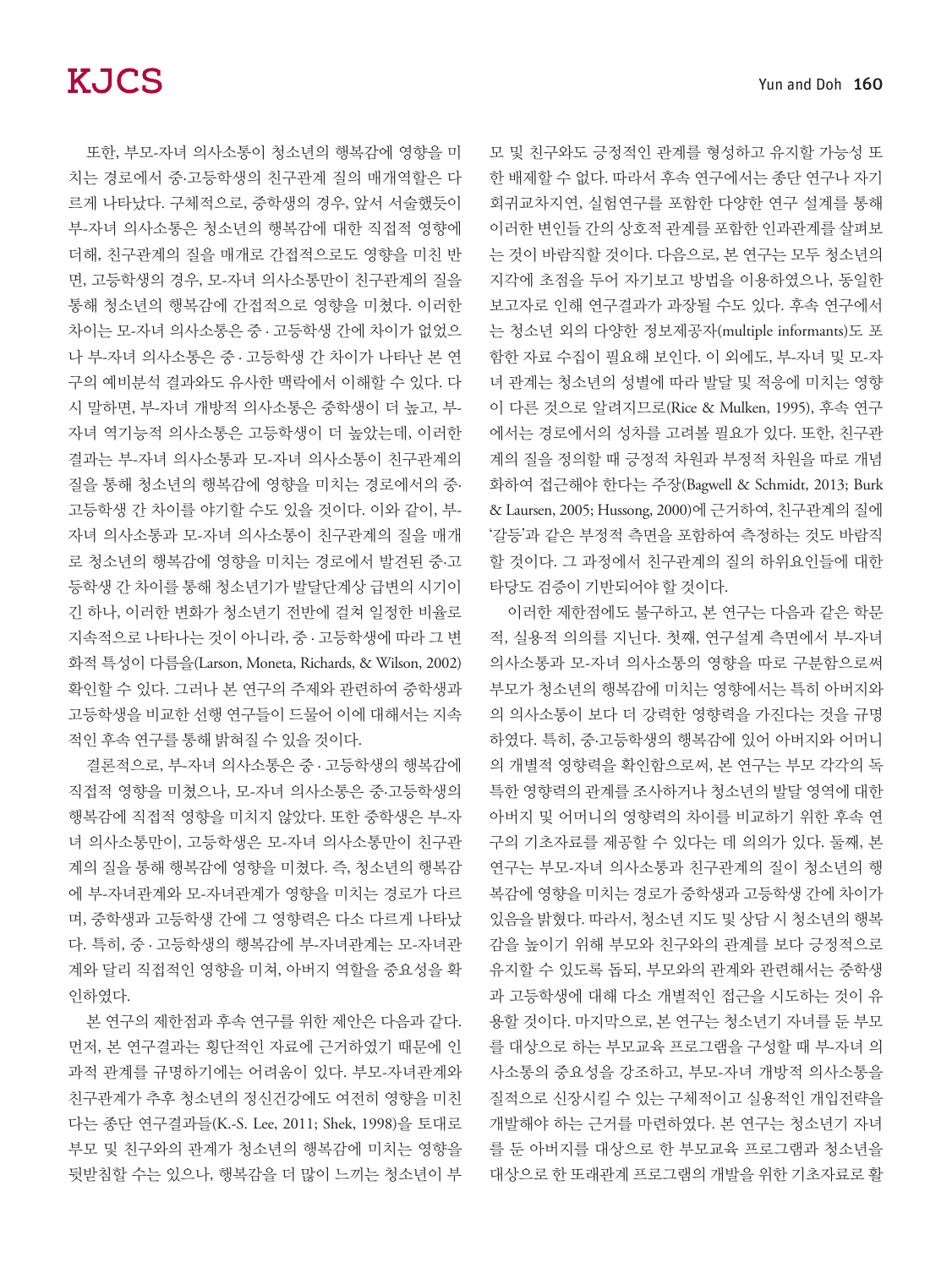용될 수 있을 것이다.

# Acknowledgements

This work was supported by the Ministry of Education of the Republic of Korea and the National Research Foundation of Korea (NRF-2016S1A3A2924375).

### **Notes**

This article is a part of the first author's doctoral dissertation submitted in 2016, and was presented as a poster at the 2016 Annual Fall Conference of the Korean Association of Child Studies.

# Conflict of Interest

No potential conflict of interest relevant to this article was reported.

# References

#### In English

- Amato, P. R. (1994). Father–child relations, mother–child relations, and offspring psychological well-being in early adulthood. *Journal of Marriage & the Family, 56*, 1031- 1042. doi:10.2307/353611
- Anderson, J. C., & Gerbing, D. W. (1988). Structural equation modeling in practice: A review and recommended twostep approach. *Psychological Bulletin, 103*(3), 411-423. doi:10.1037/0033-2909.103.3.411
- Bagwell, C. L., & Schmidt, M. E. (2013). *Friendships in childhood and adolescence.* New York: Guilford Press.
- Ben-Arieh, A. (2007). Measuring and monitoring the well-being of young children around the world. *Paper commissioned for the EFA Global Monitoring Report 2007, Strong foundations: Early childhood care and education.* Retrieved from http:// unesdoc.unesco.org/images/0014/001474/147444e.pdf
- Bentler, P. M. (1990). Comparative fit indexes in structural models. *Psychological Bulletin, 107*(2), 238-246. doi:10.1037/0033- 2909.107.2.238

Bojanowska, A., & Zalewska, A. M. (2016). Lay understanding

of happiness and the experience of well-being: Are some conceptions of happiness more beneficial than others? *Journal of Happiness Studies, 17*(2), 793-815. doi:10.1007/ s10902-015-9620-1

- Browne, M. W., & Cudeck, R. (1993). Alternative ways of assessing model fit. In K. A. Bollen & J. S. Long (Eds.), *Testing structural equation models* (pp. 111-135). Newbury Park, CA: Sage.
- Burk, W., & Laursen, B. (2005). Adolescent perceptions of friendship and their associations with individual adjustment. *International Journal of Behavioral Development, 29*(2), 156-164. doi:10.1080/01650250444000342
- Cheng, H., & Furnham, A. (2002). Personality, peer relations, and self-confidence as predictors of happiness and loneliness. *Journal of Adolescence, 25*(3), 327-339. doi:10.1006/jado. 2002.0475
- Collins, W. A., & Russell, G. (1991). Mother-child and fatherchild relationships in middle childhood and adolescence: A developmental analysis. *Developmental Review, 11*(2), 99- 136. doi:10.1016/0273-2297(91)90004-8
- Cui, M., Conger, R. D., Bryant, C. M., & Elder, G. H. (2002). Parental behaviors and the quality of adolescent friendships: A socialcontextual perspective. *Journal of Marriage and Famil y, 64*(3), 676-689. doi:10.1111/j.1741-3737.2002.00676.x
- Demir, M., Achoui, M., & Šimonek, J. (2015). I am so happy 'cause my best friend is there for me when things go right: Friendship and happiness among emerging adults in Algeria and Slovakia. In M. Demir, H. Orthel-Clark, M. Özdemir, & S. B. Özdemir (Eds.), Friendship and happiness: Across the life-span and *cultures* (pp. 305-319). New York: Springer Science.
- Demir, M., Özdemir, M., & Weitekamp, L. A. (2007). Looking to happy tomorrows with friends: Best and close friendships as they predict happiness. *Journal of Happiness Studies, 8*(2), 243-271. doi:10.1007/s10902-006-9025-2
- Doorn, M. M., Branje, S. S., & Meeus, W. J. (2011). Developmental changes in conflict resolution styles in parent-adolescent relationships: A four-save longitudinal study. *Journal of Youth and Adolescence, 40*(1), 97-107. doi:10.1007/s10964-010-9516-7
- Else-Quest, N. M., Clark, R., & Owen, M. T. (2011). Stability in mother-child interactions from infancy through adolescence. *Parenting: Science and Practice, 11*(4), 280-287. doi:10.1080/ 15295192.2011.613724
- Fornell, C., & Larcker, D. F. (1981). Evaluating structural equation models with unobservable variables and measurement error. *Journal of Marketing Research, 18*(1), 39-50. doi:10.2307/3151312
- Flouri, E., & Buchanan, A. (2003). The role of father involvement and mother involvement in adolescents' psychological well-being. *British Journal of Social Work, 33*(3), 399-406. doi:10.1093/ bjsw/33.3.399
- Gray, R., Chamratrithirong, A., Pattaravanich, U., & Prasartkul, P.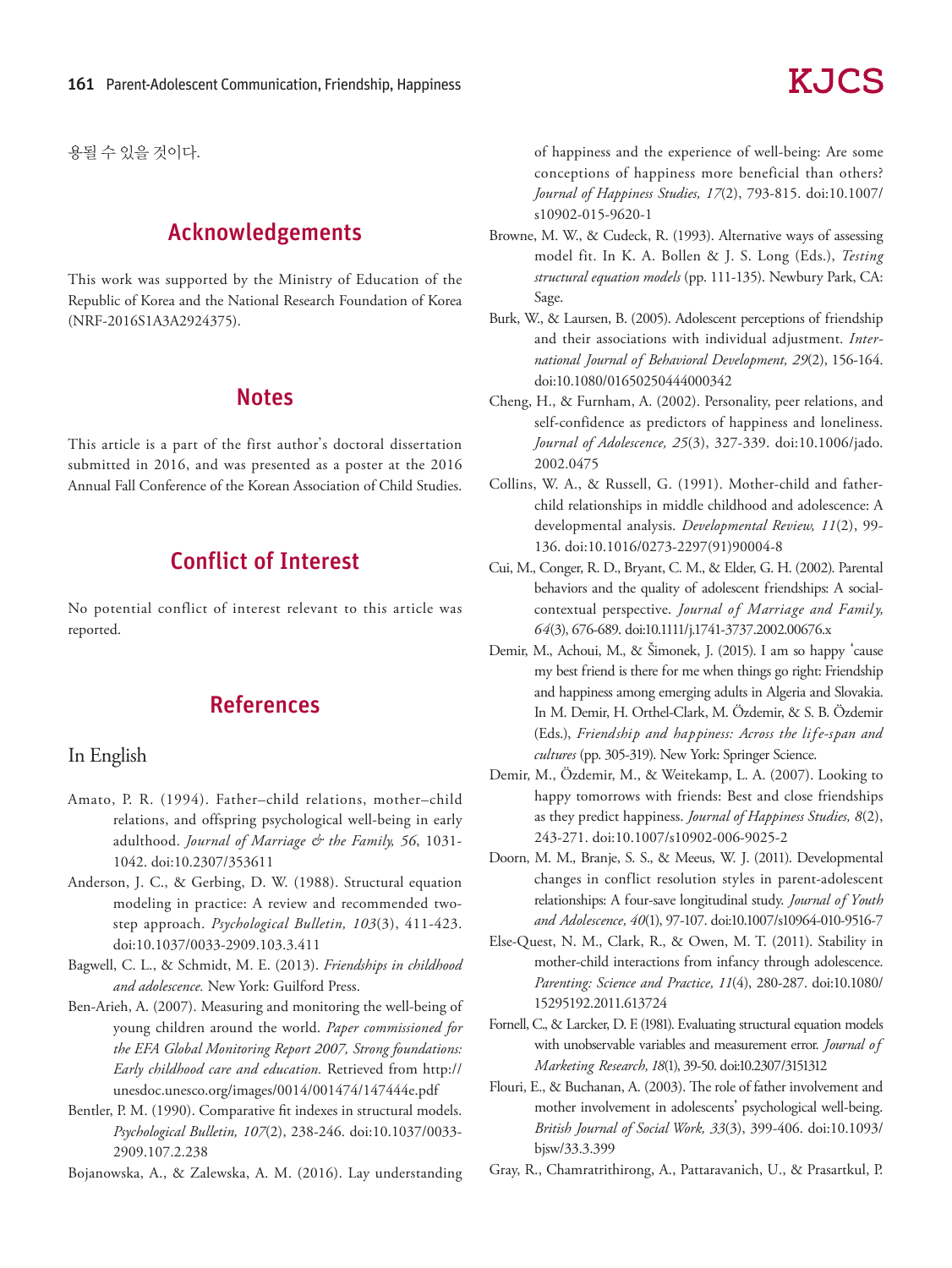(2013). Happiness among adolescent students in Thailand: Family and non-family factors. *Social Indicators Research, 110*(2), 703-719. doi:10.1007/s11205-011-9954-y

- Heller, S. R., Robinson, L. C., Henry, C. S., & Plunkett, S. W. (2006). Gender differences in adolescent perceptions of parentadolescent openness in communication and adolescent empathy. *Marriage & Family Review, 40*(4), 103-122. doi:10.1300/J002v40n04\_06
- Harris, K. M., Furstenberg, F. F., & Marmer, J. (1998). Paternal involvement with adolescents in intact families: The influence of fathers over the life course. *Demography, 35*(2), 201-216. doi:10.2307/3004052
- Holder, M. D., & Coleman, B. (2009). The contribution of social relationships to children's happiness. *Journal of Happiness Studies, 10*(3), 329-349. doi:10.1007/s10902-007-9083-0
- Hu, L. T., & Bentler, P. M. (1999). Cutoff criteria for fit indexes in covariance structure analysis: Conventional criteria versus new alternatives. *Structural Equation Modeling: A Multidisciplinary Journal, 6*(1), 1-55. doi:10.1080/10705519909540118
- Hussong, A. M. (2000). Perceived peer context and adolescent adjustment. *Journal of Research on Adolescence, 10*(4), 391– 415.
- Kline, R. B. (2015). *Principles and practice of structural equation modeling* (4th ed.). New York: The Guilford Press.
- Laursen, B., & Collins, W. A. (2004). Parent-child communication during adolescence. In A. L. Vangelisti & A. L. Vangelisti (Eds.), *Handbook of family communication* (pp. 333-348). Mahwah, NJ: Lawrence Erlbaum Associates Publishers.
- Larson, R. W., Moneta, G., Richards, M. H., & Wilson, S. (2002). Continuity, stability, and change in daily emotional experience across adolescence. *Child Development, 73*(4), 1151-1165. doi:10.1111/1467-8624.00464
- Ma, C. Q., & Huebner, E. S. (2008). Attachment relationships and adolescents' life satisfaction: Some relationships matter more to girls than boys. *Psychology in the Schools, 45*(2), 177-190. doi:10.1002/pits.20288
- McGill, R. K., Way, N., & Hughes, D. (2012). Intra- and interracial best friendships during middle school: Links to social and emotional well-being. *Journal of Research on Adolescence, 22*(4), 722-738. doi:10.1111/j.1532-7795.2012.00826.x
- Montemayor, R., & Brownlee, J. R. (1987). Fathers, mothers, and adolescents: Gender-based differences in parental roles during adolescence. *Journal of Youth and Adolescence, 16*(3), 281-91. doi:10.1007/BF02139095
- Mplus (Version 6.0) [Computert software]. Los Angeles, CA: Muthén & Muthén.
- Özdemir, Y. (2014). Parent-adolescent conflict and depression symptoms of adolescents: Mediator role of self-esteem. *Dusunen Adam: Journal of Psychiatry and Neurological Sciences, 27*(3), 211-220. doi:10.5350/DAJPN2014270304
- Piko, B. F., & Hamvai, C. (2010). Parent, school and peer-related correlates of adolescents' life satisfaction. *Children and Youth Services Review, 32*(10), 1479-1482. doi:10.1016/ j.childyouth.2010.07.007
- Raboteg-Saric, Z., & Sakic, M. (2014). Relations of parenting styles and friendship quality to self-esteem, life satisfaction and happiness in adolescents. *Applied Research in Quality of Life, 9*(3), 749-765. doi:10.1007/s11482-013-9268-0
- Ree, G., Andresen, S., & Bradshaw, J. (Eds.). (2016). *Children's vies on their lives and well-being in 16 countries: A report on the children's worlds survey of children aged eight years old, 2013- 15.* York, UK: Children's Worlds Project (ISCWeB).
- Rice, K. G., & Mulkeen, P. (1995). Relationships with parents and peers: A longitudinal study of adolescent intimacy. *Journal of Adolescent Research, 10*(3), 338-357. doi:10.1177/ 0743554895103003
- Rodríguez, S. S., Perez-Brena, N. N., Updegraff, K. K., & Umaña-Taylor, A. A. (2014). Emotional closeness in Mexicanorigin adolescents' relationships with mothers, fathers, and same-sex friends. *Journal of Youth and Adolescence, 43*(12), 1953-1968. doi:10.1007/s10964-013-0004-8
- Sandvik, E., Diener, E., & Seidlitz, L. (1993). Subjective wellbeing: The convergence and stability of self-report and nonself-report measures. *Journal of Personality, 61*(3), 317-342. doi:10.1111/j.1467-6494.1993.tb00283.x
- Shek, D. T., Lee, B. M., Lee, T. Y., & Lam, C. M. (2006). Frequency, satisfaction and quality dimensions of perceived parentadolescent communication among Chinese adolescents in Hong Kong. *International Journal of Adolescent Medicine and Health, 18*(2), 259-270. doi:10.1515/IJAMH.2006.18.2.259
- Shek, D. T. L. (1998). A longitudinal study of the relations between parent-adolescent conflict and adolescent psychological well-being. *The Journal of Genetic Psychology, 159*(1), 53-67. doi:10.1080/00221329809596134
- Shulman, S., Laursen, B., Kalman, Z., & Karpovsky, S. (1997). Adolescent intimacy revisited. *Journal of Youth and Adolescence, 26*(5), 597-617. doi:10.1023/A:1024586006 966
- Simpkins, S. D., Bouffard, S., Dearing, E., Kreider, H., Wimer, C., Caronongan, P., & Weiss, H. B. (2009). Adolescent adjustment and patterns of parents' behaviors in early and middle adolescence. *Journal of Research on Adolescence, 19*(3), 530–557. doi:10.1111/j.1532-7795.2009.00606.x
- Smetana, J. G. (2008). 'It's 10 o'clock: Do you know where your children are?' Recent advances in understanding parental monitoring and adolescents' information management. *Child Development Perspectives, 2*(1), 19-25. doi:10.1111/j.1750- 8606.2008.00036.x
- Steinberg, L., & Morris, A. S. (2001). Adolescent development. *Annual Review of Psychology, 52*(1), 83-110. doi:10.1146/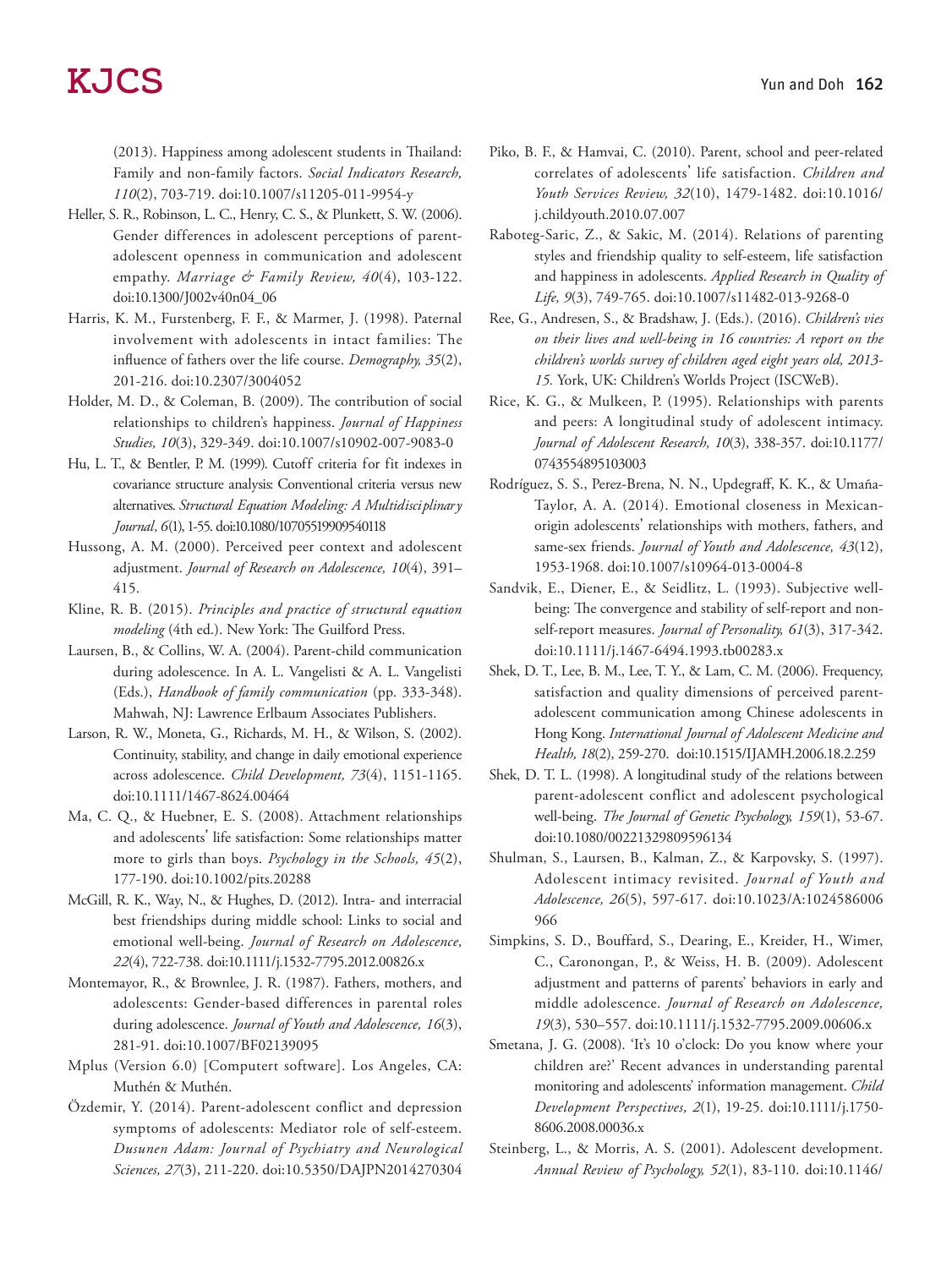annurev.psych.52.1.83

- Stolz, H. E., Barber, B. K., & Olsen, J. A. (2005). Toward disentangling fathering and mothering: An assessment of relative importance. *Journal of Marriage and Family, 67*(4), 1076-1092. doi:10.1111/j.1741-3737.2005.00195.x
- Suldo, S. M., & Huebner, S. (2004). The role of life satisfaction in the relationship between authoritative parenting dimensions and adolescent problem behavior. *Social Indicators Research, 66*(1), 165–195. doi:10.1023/B:SOCI.0000007498.62080.1e
- Updegraff, K. A., McHale, S. M., Crouter, A. C., & Kupanoff, K. (2001). Parents' involvement in adolescents' peer relationships: A comparison of mothers' and fathers' roles. *Journal of Marriage and Family, 63*(3), 655-668. doi:10.1111/j.1741- 3737.2001.00655.x
- Veneziano, R. A. (2000). Perceived paternal and maternal acceptance and rural African American and European American youths' psychological adjustment. *Journal of Marriage and the Family, 62*(1), 123-132. doi:10.1111/j.1741-3737.2000.00123.x
- Youniss, J., & Ketterlinus, R. D. (1987). Communication and connectedness in mother- and father-adolescent relationships. *Journal of Youth and Adolescence, 16*(3), 265- 280. doi:10.1007/BF02139094

### In Korean

- Ahn, N.-Y., & You, Y.-D. (2013). The relationships between perceived parents-adolescents communication and adolescents' depression/happiness: Focused on the mediation effect of negative automatic thoughts. *Korean Journal of Counseling, 14*(5), 3201-3215. Retrieved from http://www.riss.kr/ link?id=A99838447
- Chae, K. S., & Hwang, H. J. (2014). The relationship among parent-child communication types and children's perceived happiness. *Journal of Korean Hyo Studies, 20*, 159-190. Retrieved from http://www.riss.kr/link?id=A100492569
- Cho, S., Kim, H., & Kim, M. (2011). Adolescent' life satisfaction in the ecological context. *Family and Environment Research, 49*(3), 87-98. Retrieved from http://www.riss.kr/link?id=A82601227
- Choi, Y.-J., & Yoo, G.-S. (2007). Effects of parent-adolescent communication, adolescent's self-esteem and strategies in peer conflict situations on satisfaction with peer relationships among Korean adolescents. *Journal of Korean Home Management Association, 25*(3), 59-75. Retrieved from http://www.riss.kr/ link?id=A100455747
- Choi, Y.-S., & Son, E.-Y. (2015). Relationships with other people, academic achievement and life satisfaction in youth: The comparison about the gender and grade. *Korea Journal of Counseling, 16*(2), 233-247. Retrieved from http://www. riss.kr/link?id=A100516998

Hwang, H.-J., & Kim, E.-G. (2015). The perception of Korean

secondary school students on happiness and career guidance. *Korean Education Inquiry, 33*(2), 21-37. Retrieved from http:// www.riss.kr/link?id=A100570516

- Jo, E. (2014). The effects of perceived social support on happiness of the children and young people: Focused on children and young people from low-income families. *Forum for Youth Culture, 37*, 103-126. Retrieved from http://www.riss.kr/ link?id=A99917007
- Jung, T. Y. (2015). Mediating effects of peer attachment on relations among parenting attitudes and parent-child communication types perceived by high school students and school adjustment. *Korean Journal of Youth Studies, 22*(8), 253-279. Retrieved from http://www.riss.kr/link?id=A102950699
- Kim, B.-I., & Lee, I. (2013). The relationship between parental empathy and happiness perceived by adolescents: Mediating effects of self-acceptance. *Korean Journal of Youth Studies, 20*(6), 195-218. Retrieved from http://www.riss.kr/ link?id=A102952123
- Kim, C. S. (2009). A study of determinants of happiness on adolescents. *Korean Journal of Health Psychology, 14*(3), 649- 665. Retrieved from http://www.riss.kr/link?id=A100632172
- Kim, G. S. (2011). *Amos 18.0 structural equation modeling analysis.*  Seoul: Hannarae.
- Kim, I. S., & Hong, H. Y. (2016). The effects of parental psychological control on subjective happiness of high school students: Focusing on the mediating effect of social problem solving ability. *Korean Journal of Youth Studies, 23*(1), 53-75. Retrieved from http://www.riss.kr/link?id=A102952446
- Kim, J. M., & Lee, Y. (2010). The effects of parent-adolescent communication, emotional intelligence and parentification on the psychological well-being of adolescents. *Journal of Korean Home Management Association, 28*(3), 13-26. Retrieved from http://www.riss.kr/link?id=A100456135
- Kim, M. J., & Bang, H. J. (2012). The relationship between attachment and subjective well-being in middle school students: The difference between implicit and explicit attachment. *The Korean Journal of Woman Psychology, 17*(4), 597-621.
- Kim, S., & Baek, H.-J. (2008). The construction of Korean youth happiness index. *Korean Journal of Sociology, 42*(6), 140- 173. Retrieved from http://www.riss.kr/link?id=A76242203
- Kim, Y. H., & Kang, M. H. (2008). Relationships among children's happiness, personality types and parents-child communication patterns. *Korean Journal of Child Studies, 29*(6), 35-54. Retrieved from http://www.childstudies.org/ current/index.php?vol=29&no=6
- Kim, Y., & Sim, H. (2000). Influences of communication with parents, relations with teachers and intramural/extramural activities on peer relationships. *Korean Journal of Child Studies, 21*(4), 159-175. Retrieved from http://www.